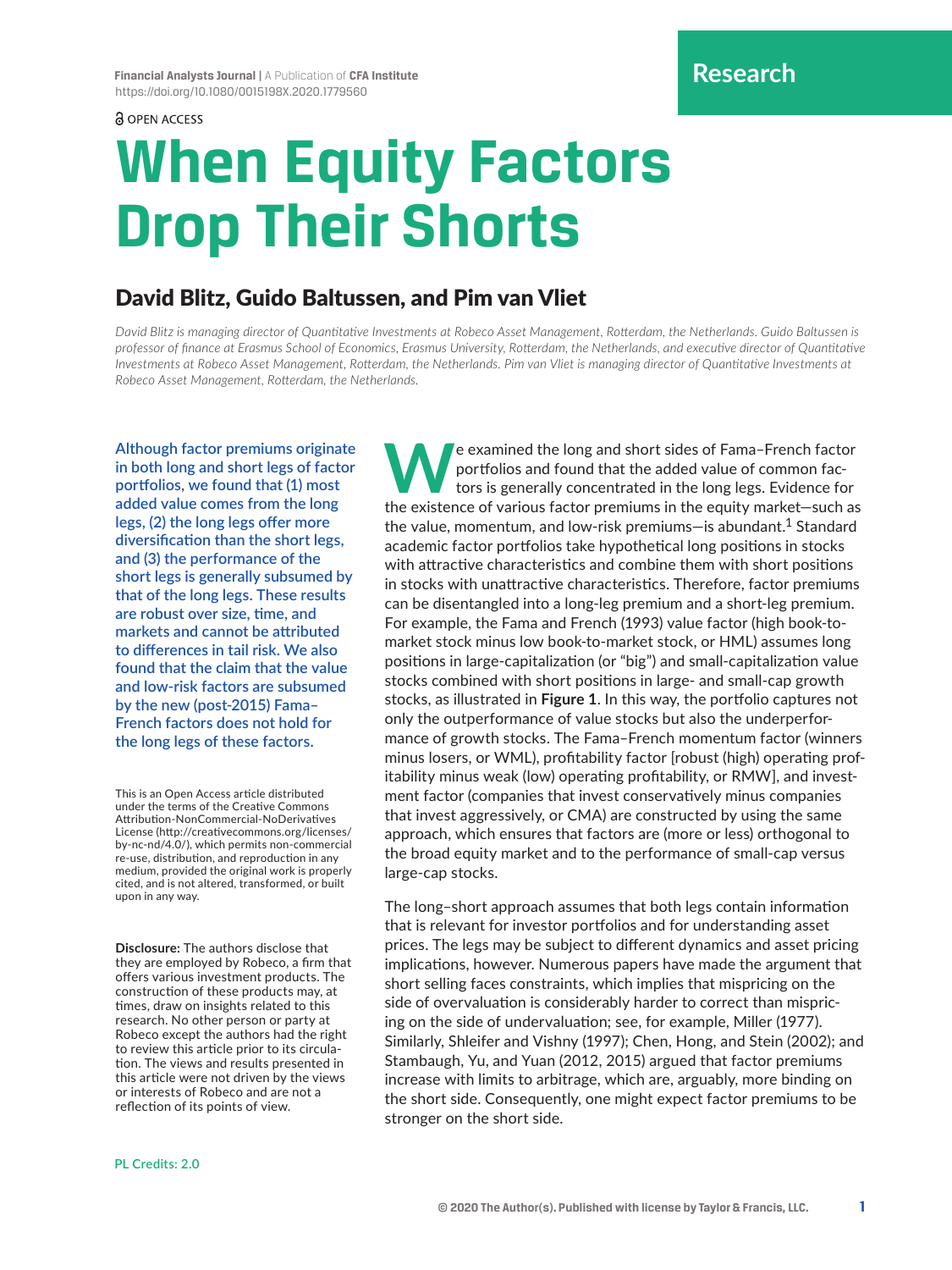## **Figure 1.** How Long Legs and Short Legs Are Constructed

#### Excess Return





Empirical studies have found that the importance of the long and short legs does, indeed, differ and that their relationship is not symmetrical. For instance, Barroso and Santa-Clara (2015) and Daniel and Moskowitz (2016) found that extreme negative returns of the momentum factor are mainly driven by the short side, and Ang, Hodrick, Xing, and Zhang (2006) found that the idiosyncratic volatility anomaly is mostly a short-side phenomenon. Stambaugh et al. (2012) reported that abnormal returns were stronger for the short-leg portfolios for 11 anomalies selected in their study. Furthermore, Stambaugh et al. (2012) and Chu, Hirshleifer, and Ma (forthcoming) showed that short-sale constraints have an asymmetrical effect on the two legs of equity factor premiums.

In practice, shorting individual stocks is not without frictions. One consideration is that short positions involve additional costs—in particular, borrowing fees. Diether, Lee, and Werner (2009) found that short positions are significantly less liquid than long positions, with a typical short volume of about 24% for NYSE stocks and 31% for Nasdaq stocks. Investors also face various implementation hurdles because many stocks can be sold short only to a limited extent, other stocks cannot be shorted at all, and existing short positions may unexpectedly be recalled; see, for example, D'Avolio (2002) and Geczy, Musto, and Reed (2002). In addition, the stocks that are designated for shorting (i.e., the short legs) are typically the stocks that are harder and more expensive to short. For example, Drechsler and Drechsler (2016) found that shorting fees are more than three times higher than normal for the

short leg of value, momentum, volatility-related, and profitability portfolios. They argued that anomalies disappear, in fact, for stocks with low lending fees. Beneish, Lee, and Nichols (2015) showed that the short returns of several accounting-based anomalies are attributable to hard-to-borrow stocks. Short selling also entails additional risks, such as (1) the potential for unlimited losses, (2) "short squeeze" scenarios (in which investors are unable to close their short positions), (3) counterparty risk, and (4) reputational risk (because the media can take a critical stance toward short sellers; see, for example, Angel and McCabe 2009). Finally, legal impediments to short selling may exist. For instance, many countries have either a partial or a full ban on short selling.

In light of these theoretical and practical considerations, we argue that examining the long and short dimensions of factor premiums separately is important for a proper understanding of factor premiums and how to build efficient factor portfolios. The issues involved with shorting individual stocks can be solved effectively by hedging the market beta of a long-only factor portfolio with liquid derivatives on broad market indexes. With this approach, one captures the performance of the long legs of factor premiums. The performance of the short legs can be isolated in a similar fashion—that is, by considering the short portfolio in combination with an offsetting long position in broad market indexes that brings the market beta to zero. How both legs contribute to factor premiums depends on the relative contribution of each leg to total performance and also on the correlation between the two legs.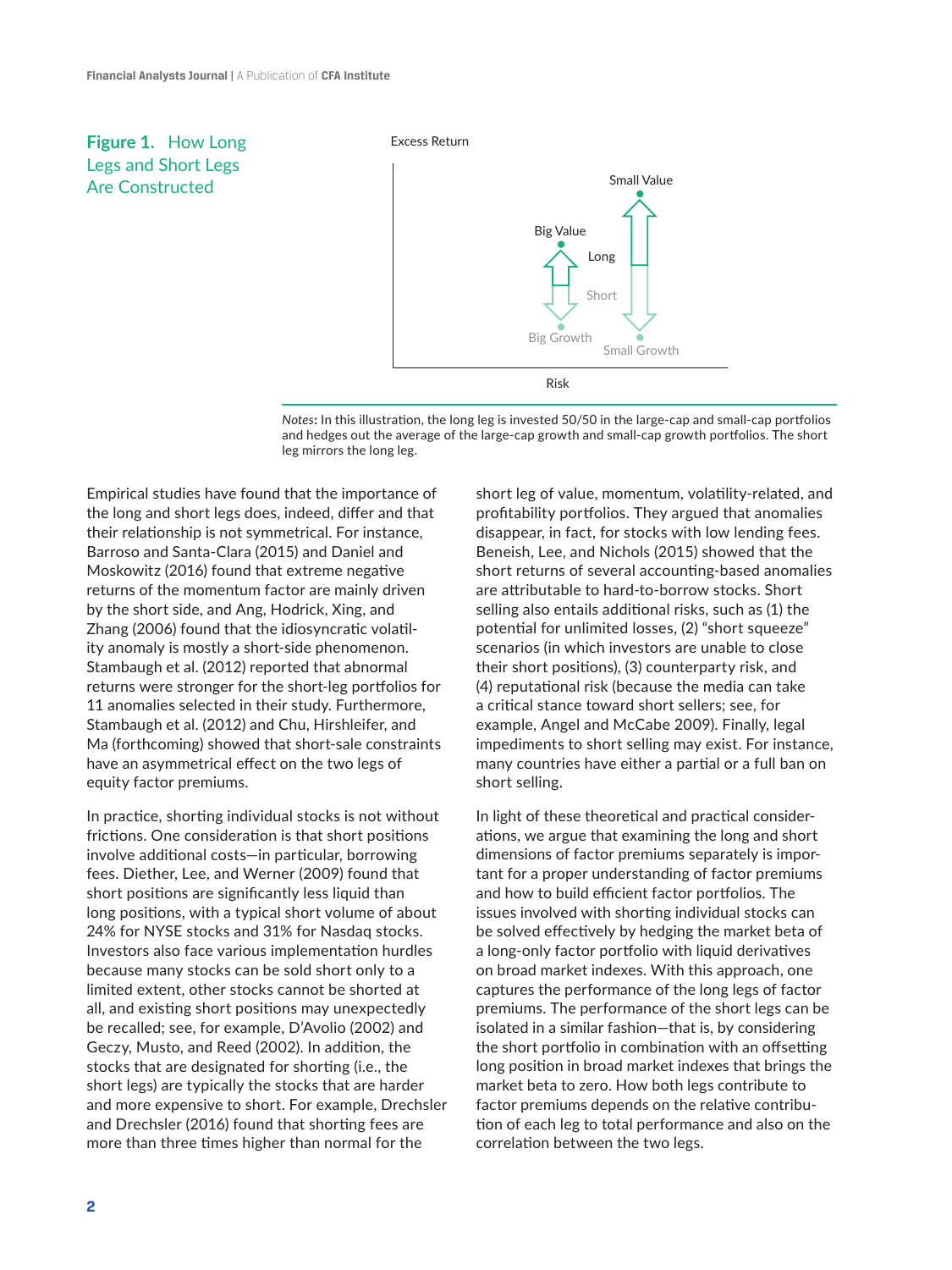Breaking down commonly studied equity factor premiums over the 1963–2018 period, we found that the long-minus-market approach has offered more value than the full-fledged long–short approach for individual factors and even more so for a multifactor combination. This key result is summarized in the first three bars in **Figure 2**. Factors can be harvested in both long legs and short legs with positive premiums. As Figure 2 shows, however, Sharpe ratios have been highest for the long legs of factors and lowest for the short legs. We found that a key driver of the higher risk-adjusted returns for long legs is that individual factors have close to zero correlation on their long sides while being positively correlated on their short sides. Consequently, long legs offer better diversification across factors. Further tests revealed that short legs typically have zero or negative alpha after controlling for the long legs. In contrast, long legs generally have a significantly positive alpha that cannot be explained by the short legs. Spanning and optimization tests show that short legs typically do not improve portfolios containing long legs. In other words, the dominant part of factor premiums is generally on the long side and the short legs of factor premiums are subsumed by their long-leg counterparts.

We also examined the role of size because limits to arbitrage are generally higher in small caps and many studies have shown that factor premiums tend to be larger in the small-cap space than in the large-cap (or "big" in Fama–French terms) space.<sup>2</sup>

We confirmed these authors' results, as summarized in Figure 2. Furthermore, we found that the long side of factor strategies exhibits stronger performance and subsumes the short legs both in the large-cap space and in the small-cap space. Moreover, starting from the long side of factors in the large-cap space, a bigger gain can be obtained by adding the long side in the small-cap space than by adding the short side in the large-cap space. Similarly, portfolio tests revealed that short legs are of limited value to most investors whereas long legs in small caps add significant value.

We found our results to be robust and consistent over time as to size considerations and in relation to a range of methodological choices. We also found similar results internationally—for various regions around the world and for global versions of the factor strategies. Moreover, the results cannot be explained by tail risk.

Our breakdown of factor strategies into their long and short legs also yielded new insights into the low-risk and value premiums. The low-risk premium, which was documented in Blitz and van Vliet (2007); Baker, Bradley, and Wurgler (2011); and Frazzini and Pedersen (2014), derives from the finding that lowrisk stocks earn high risk-adjusted returns whereas high-risk stocks earn low risk-adjusted returns. The result is a significant alpha for low-risk stocks that is not explained by such classic factors as market, size, value, and momentum. Novy-Marx (2014) argued,





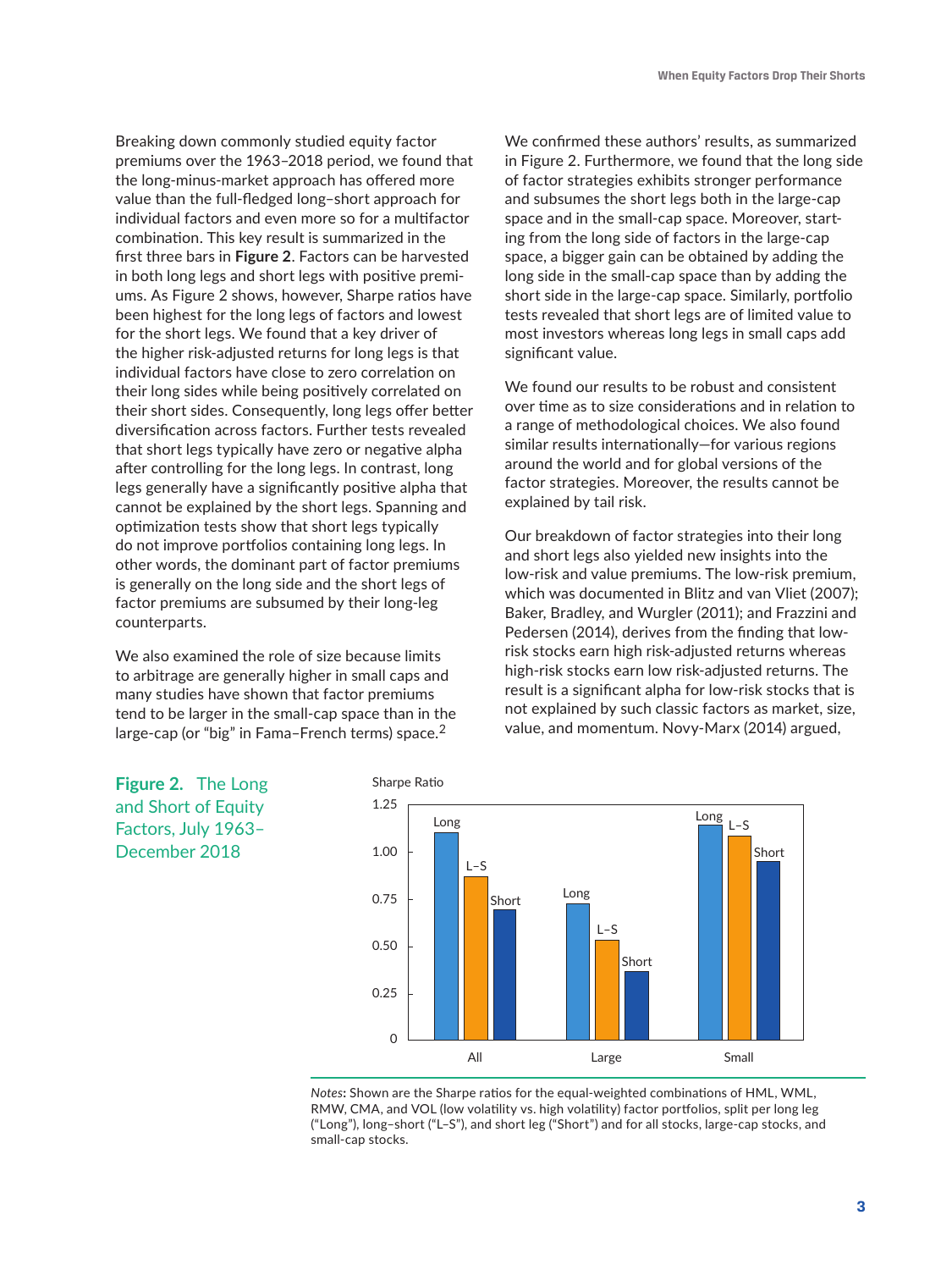however, that the low-risk premium is explained by the profitability factor introduced in Novy-Marx (2013). Similarly, Fama and French (2016) found that the low-risk premium is subsumed by their recently introduced profitability and investment factors. Early findings for the value factor premium have also come under attack. Fama and French (2015) showed that their classic value factor based on book-tomarket ratios (HML) is rendered redundant by the new investment and profitability factors. Neither the Novy-Marx (2013, 2014) studies nor the Fama– French (2015) study made a distinction, however, between the long legs and the short legs of the low-risk and value factors.

Breaking down factor portfolios into their long and short legs, we found that the conclusions of Novy-Marx (2014) and Fama and French (2015, 2016) regarding the low-risk and value factors are entirely driven by the short sides of these strategies. The short sides of low risk and value are indeed subsumed by the other factors—in particular, (low) profitability and (high) investment. In other words, the poor performance of high-risk and growth stocks can be explained by their resemblance to "junk." The performance of the long sides of low-risk and value strategies cannot be explained, however, by the long sides of other factors, including (high) profitability and (low) investment. This asymmetrical result implies that low risk and value are distinct factors on the long side and that the long–short results for these factors are dominated by their different behavior on the short side.

For factor-based investors, our results indicate that because the short legs of Fama–French-style portfolios provide no unique alpha, an efficient approach to factor investing is simply to concentrate on the long legs and hedge out the market beta with liquid market index derivatives. However, we need to mention a couple of caveats here. First, investing in just the long legs gives only about half the raw return, so double the amount of gross leverage is needed to attain the original return level. Second, the impact of costs should be accounted for. Considering all relevant costs, however, we believe that our conclusions are unlikely to change fundamentally. Most important in this regard are the magnitude of shorting costs and the feasibility of shorting. Finally, we caution against overgeneralizing our conclusions. Our analysis was limited to the recognized academic factors and extended to the q-factors of Hou, Xue, and Zhang (2015); it does not necessarily carry over to the many other factors that have been proposed in the asset pricing literature or to portfolios optimized on individual stocks after accounting for various factor- and risk-based constraints.

## Data and Methodology

Most of our data came from the online data library of Professor Kenneth French.<sup>3</sup> From that source, we obtained monthly returns for the 2×3 portfolios behind the value (HML), momentum (WML), profitability (RMW), and investment (CMA) factors for the US market for the period July 1963 through December 2018. We did not include the size factor in our analyses because it was already constructed in a long-minus-market fashion.

We augmented the Fama–French factors with a low volatility versus high volatility (VOL) factor, based on the work of Ang, Hodrick, Xing, and Zhang (2006); Blitz and van Vliet (2007); and many subsequent studies. For an overview, see Blitz, van Vliet, and Baltussen (2019). Inclusion of the VOL factor was inspired by the betting-against-beta (BAB) factor of Frazzini and Pedersen (2014), but our construction of it was closer to the Fama–French construction methodology to prevent the issues identified by Novy-Marx and Velikov (2018), who found that a large part of the BAB premium stems from dynamic hedging and shorting highly illiquid microcaps. Our choice to use volatility rather than beta had no material impact on our conclusions, as we discuss later.

The VOL factor is based on 2×3 portfolio sorts, like the other long–short Fama–French equity factors. Every month, we classified all stocks in the CRSP database as either large or small on the basis of the NYSE median market capitalization as the breakpoint. Next, we sorted stocks within the size groups on their past 36-month volatility, and we assigned them to low-, mid-, or high-risk portfolios on the basis of the NYSE 30th and 70th percentiles as breakpoints. We value-weighted all the portfolios, and each portfolio was levered up or down to a market beta of 1.0 to make the VOL factor market neutral.

For simplicity, we estimated full-sample market betas against the Fama–French market portfolio. (But note that the results did not change when we used a rolling-window estimate.) The 30-day T-bill rate is the borrowing and savings rate. This beta adjustment is our only departure from the standard Fama–French construction methodology. The VOL factor was created by taking a 50/50 long position in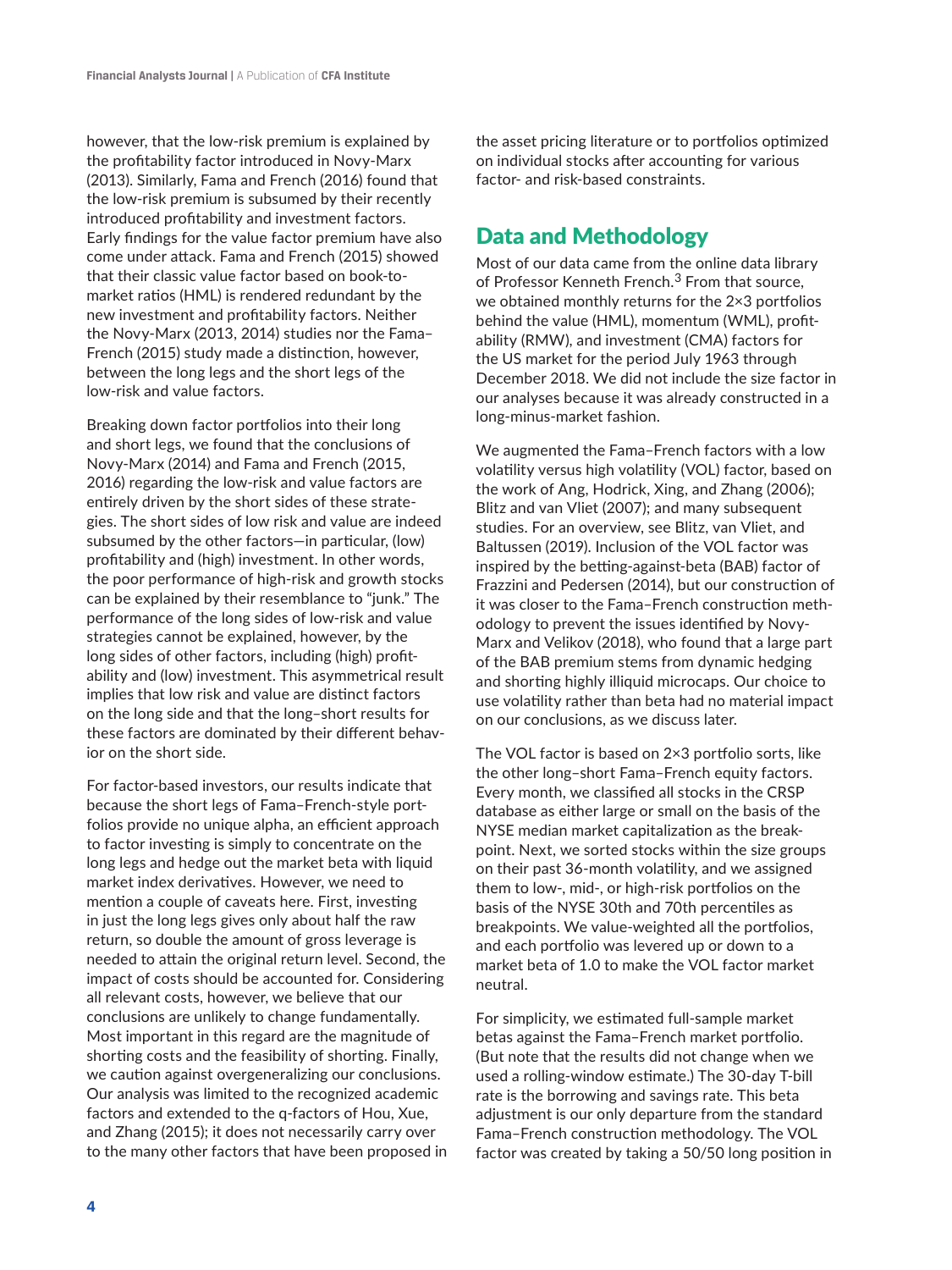large-cap low-volatility and small-cap low-volatility stocks, combined with a 50/50 short position in large-cap high-volatility and small-cap high-volatility stocks. Data for this VOL factor are from Robeco (<http://www.robeco.com/data>).

Based on the underlying 2×3 portfolios, we were able to break down all long–short factors in two ways. One breakdown is into the large-cap and small-cap components. For the value factor, for example, the full-fledged long–short value strategy is the Fama–French HML portfolio, which is long 50% large-cap value (high book to price) and 50% smallcap value and short 50% large-cap growth and 50% small-cap growth (low book to price). The large-cap component is long the large-cap value portfolio and short the large-cap growth portfolio, and the smallcap component is long the small-cap value portfolio and short the small-cap growth portfolio. Note that a 50/50 combination of these large-cap and small-cap components yields the original HML factor.

Another breakdown of the standard long–short factors is into their long and short legs, where, again, we strove for consistency with the Fama–French methodology. For value as an example again, we constructed the long leg by going long the "high" component of the HML portfolio (i.e., 50% large-cap value and 50% small-cap value) and short a neutral hedging portfolio. For the short leg, we were short the "low" component of the HML portfolio (i.e., 50% large-cap growth and 50% small-cap growth) and long the same neutral hedging portfolio. Note that with the long and short legs defined in this way, taking the sum of the two legs yields the original HML factor. We used the same approach for the other factors. This approach is visually illustrated in Figure 1, where the top arrows represent the long leg and the bottom arrows, the short leg.

A natural candidate for the neutral hedging portfolio would be the cap-weighted market portfolio. With that choice, however, all the results would be distorted by the size effect because the long leg is 50% long in small-cap stocks and the short leg is 50% short in small-cap stocks. To prevent such size distortions, using the two components of the Fama and French (2015) SMB (small minus big) factor, we defined the neutral hedging portfolio as 50% largecap stocks (Big) plus 50% small-cap stocks (Small). The Fama–French large-cap and small-cap portfolios are derived from the 2×3 size/value, 2×3 size/profitability, and 2×3 size/investment sorted portfolios, with the large-cap portfolio being the simple average of the nine large-cap stock portfolios and the

small-cap portfolio being the simple average of the nine small-cap stock portfolios. With this choice for the neutral hedging portfolio, we ensured that all long and short legs would have a net zero exposure to large-cap and small-cap stocks. Although this process did not ensure exact size neutrality (because a factor strategy might prefer the larger or smaller stocks within the large-cap and small-cap universes), it produced a much better approximation than using the cap-weighted market portfolio. In a robustness analysis, we show that our conclusions remained unchanged when we made other choices for the neutral hedging portfolio. Note that, in practice, highly liquid and cost-efficient derivatives, such as S&P 500 and Russell 2000 index futures, can be used to hedge factor portfolios in a size-neutral fashion.

Throughout most of our analysis, we used Sharpe ratios—that is, volatility-adjusted returns—as the key evaluation metric. In unreported tests, we found similar results when we used alphas—that is, market-beta-adjusted returns—instead of Sharpe ratios. The intuition behind this similarity is that the *ex post* betas of our test portfolios are close to zero, which means that CAPM (capital asset pricing model) alphas are similar to raw returns. Thus, our Sharpe ratios can also be interpreted as Treynor and Black's (1973) appraisal ratios—that is, volatility-adjusted alphas and when the (annualized) Sharpe ratios are multiplied by a constant (the square root of the number of years in our sample), they are approximately equal to the *t*-values of the alphas. For our 1963–2018 sample, therefore, a Sharpe ratio greater than 0.26 is statistically significant at the 5% level.

## The Long and Short Sides of Factor Premiums

Panel A of **Table 1** shows the performance of the long legs of the five factors based on the standard Fama–French methodology. The individual Sharpe ratios range from 0.31 to 0.61, but for an equally weighted portfolio of the five long legs, the Sharpe ratio increases to 1.10 because of diversification. In Panel B of Table 1, the short legs of the five factors are shown. As was the case for the long legs, factor premiums are positive for the short legs. Furthermore, the magnitude of the factor returns is similar for the long and the short legs. That said, note that the short legs have a higher volatility than the long legs, causing three of the five factors (value, momentum, and investment) to have a lower Sharpe ratio on the short side than on the long side.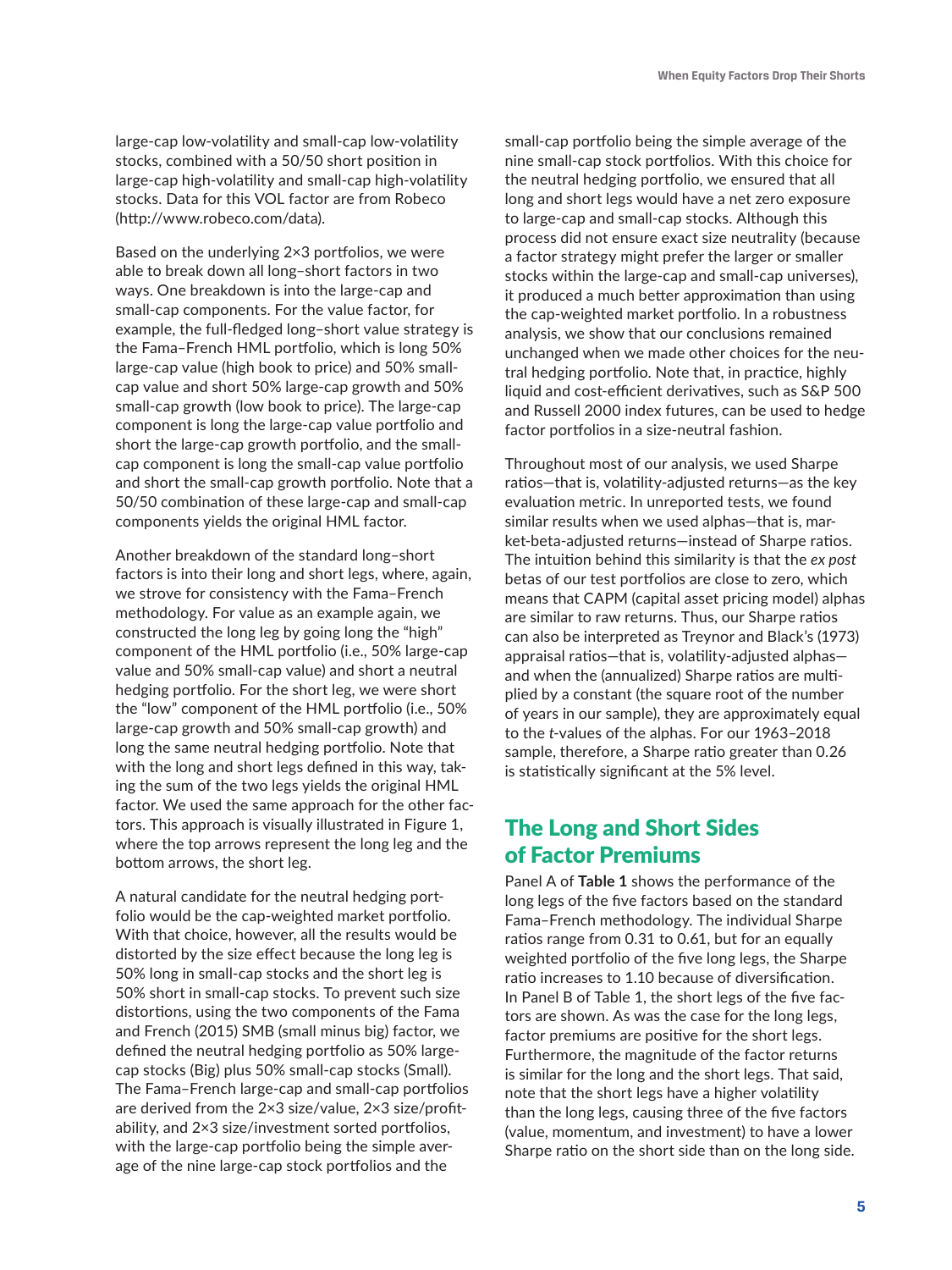| Table 1. Breakdown of Factor Premiums, July 1963-December 2018 |            |            |            |            |            |      |  |  |
|----------------------------------------------------------------|------------|------------|------------|------------|------------|------|--|--|
|                                                                | <b>HML</b> | <b>WML</b> | <b>RMW</b> | <b>CMA</b> | <b>VOL</b> | All  |  |  |
| A. Long leg of factors                                         |            |            |            |            |            |      |  |  |
| Return (%)                                                     | 2.1        | 3.6        | 1.0        | 1.6        | 3.7        | 2.4  |  |  |
| Volatility (%)                                                 | 5.3        | 5.9        | 3.3        | 3.2        | 6.9        | 2.2  |  |  |
| Sharpe ratio                                                   | 0.40       | 0.61       | 0.31       | 0.49       | 0.53       | 1.10 |  |  |
| B. Short leg of factors                                        |            |            |            |            |            |      |  |  |
| Return (%)                                                     | 1.8        | 4.4        | 2.1        | 1.8        | 2.7        | 2.5  |  |  |
| Volatility (%)                                                 | 4.8        | 9.5        | 4.8        | 4.6        | 4.9        | 3.7  |  |  |
| Sharpe ratio                                                   | 0.37       | 0.46       | 0.43       | 0.40       | 0.54       | 0.69 |  |  |
| C. Long-short factors                                          |            |            |            |            |            |      |  |  |
| Return (%)                                                     | 3.9        | 8.0        | 3.1        | 3.4        | 6.3        | 4.9  |  |  |
| Volatility (%)                                                 | 9.7        | 14.5       | 7.5        | 6.9        | 11.0       | 5.7  |  |  |
| Sharpe ratio                                                   | 0.40       | 0.55       | 0.41       | 0.49       | 0.58       | 0.86 |  |  |

*Notes***:** All factors are market neutral. In Panels A and B, each leg is an equal 50/50 combination of the large-cap and small-cap portions, minus the market (50/50 Big/Small portfolios), to neutralize market and size tilts. Panel C is the sum of Panels A and B and the classical way of presenting long–short factors.

The short leg of the momentum factor exhibits particularly high volatility, consistent with the finding of Barroso and Santa-Clara (2015) and Daniel and Moskowitz (2016) that momentum crashes stem from the short legs. For the two other factors (profitability and low risk), the short side appears to be a little stronger. When all five factors are combined (as in the last column), the long side—with a Sharpe ratio of 1.10 versus only 0.69 for the short side—clearly emerges as the winner. This result indicates that the long legs diversify much better than the short legs.

Panel C of Table 1 shows the combination of the long and short legs—that is, the standard long–short factors. The results are in between those in Panels A and B, with Sharpe ratios for the individual factors varying between 0.40 and 0.58 and a combined Sharpe ratio of 0.86.

**Table A1** in Appendix A shows that these conclusions carry over to the q-factors (profitability and low investment) introduced by Hou et al. (2015); that is, the long legs of these factors also offer higher Sharpe ratios and better diversification than the short legs. In other words, factor premiums are in general more attractive on the long side.

**Table 2**, by reporting for each factor its average correlation with the other factors, provides insight into factor diversification on the long side versus on the short side. For example, value stocks (the long leg of HML) are shown to have an average correlation of 0.04 with the other long factor legs. In contrast, growth stocks (the short leg of HML) have an average correlation of 0.38 with the other short legs. In other words, growth stocks comove with risky/unprofitable/loser stocks whereas value

| Table 2. Diversification Benefits of Factors: Correlations, July 1963–December 2018 |         |  |  |  |  |  |  |  |  |
|-------------------------------------------------------------------------------------|---------|--|--|--|--|--|--|--|--|
| <b>HML</b><br><b>WML</b><br><b>RMW</b><br>VOL<br><b>CMA</b>                         | All     |  |  |  |  |  |  |  |  |
| Long leg<br>$-0.09$<br>$-0.05$<br>0.08<br>0.04<br>$-0.16$                           | $-0.04$ |  |  |  |  |  |  |  |  |
| Short leg<br>0.42<br>0.38<br>0.12<br>0.32<br>0.34                                   | 0.31    |  |  |  |  |  |  |  |  |
| Long-short<br>0.25<br>0.26<br>0.31<br>$-0.03$<br>0.14                               | 0.19    |  |  |  |  |  |  |  |  |

*Notes***:** Shown is the average pairwise correlation of each factor with the other factors for each leg and the long–short portfolio.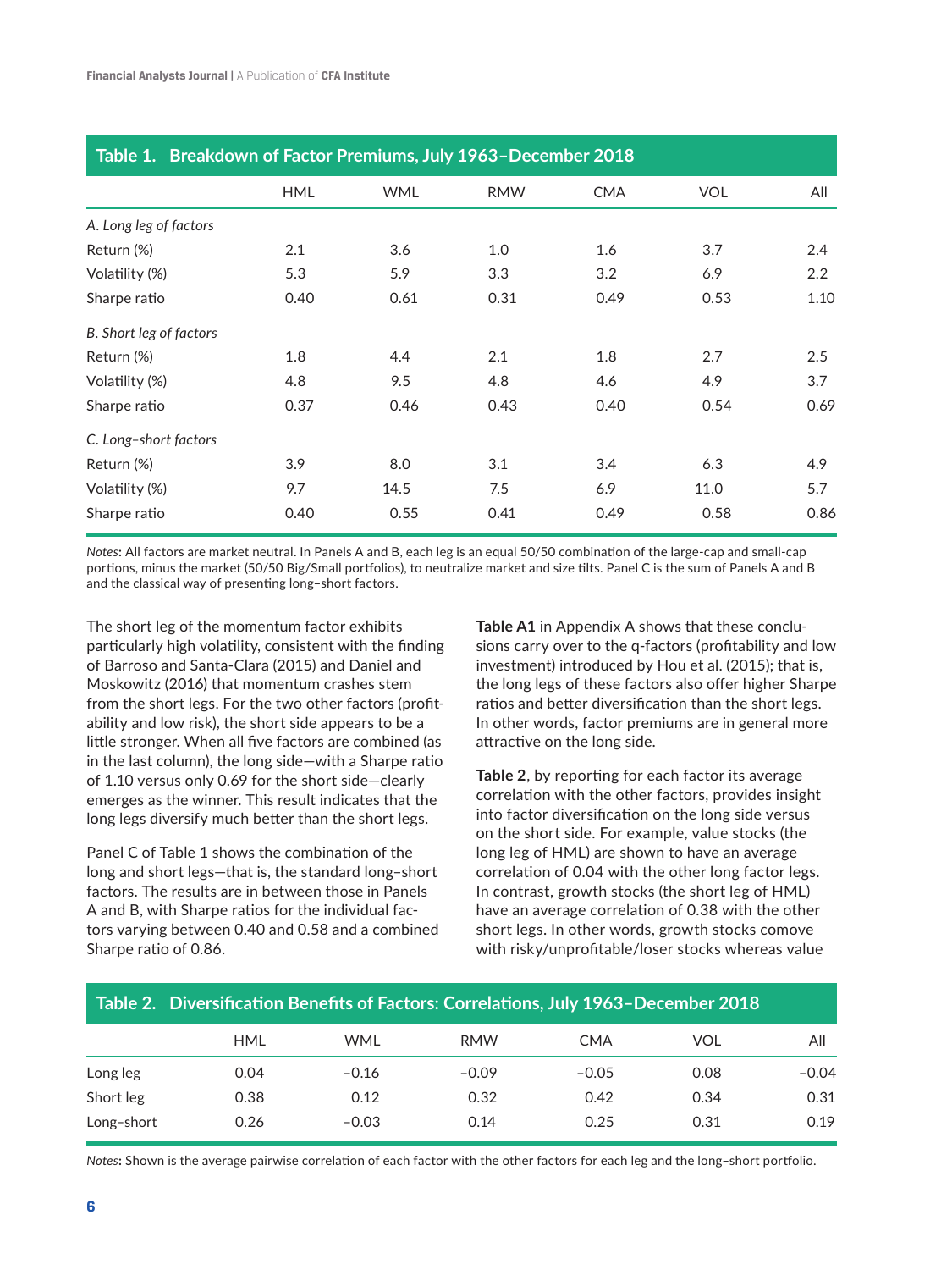stocks are virtually uncorrelated with stable/profitable/winner stocks. The average correlation among all long legs is negative, –0.04; the corresponding number for the short legs is positive, 0.31. Thus, the diversification benefits of factors are asymmetrical. They are more powerful on the long side than on the short side.

Although the 0.35 difference in correlation between long legs and short legs might not seem that large, it compounds to sizable risk-adjusted return differences when multiple factors are combined. **Figure 3** shows that the average Sharpe ratio for single factors is about 0.5, both on the long side and on the short side. When three factors are combined, however, the Sharpe ratio goes up to 0.8, on average, for the long legs versus only 0.6 for the short legs. This gap widens when all five factors are combined; the long portfolio reaches a Sharpe ratio of 1.1, but the ratio is less than 0.7 for the short portfolio.

The results so far indicate that because of lower correlations between the long legs of factors, factors are better rewarded on the long side than on the short side. Investors might still leave some performance on the table, however, by ignoring the short legs altogether. To address this concern, we directly examined the added value of factors on the long and short sides. We started by examining the correlations between the long and short legs, as shown in the top row of **Table 3**. Correlations are generally high, ranging between 0.59 and 0.85 for individual factors. The correlation increases to 0.87 for the multifactor combination, which also explains why, in Table 1, the volatilities of the long-leg portfolio (2.2%) and the

short-leg portfolio (3.7%) almost fully add up to the volatility of the long–short portfolio (5.7%). These numbers show that the long legs and short legs offer closely related exposures, especially when factors are combined.

The question is, then, what do the long legs and short legs each contribute when the "other" leg has been controlled for? To find an answer, we separately regressed each individual factor leg on all flip-side legs. These tests examine the added value of longleg and short-leg portfolios and have *t*-values that reflect the Treynor–Black (1973) appraisal ratio (see De Roon, Nijman, and Werker 2001). Specifically, in previous tests of Sharpe ratios, we compared the performance of different portfolios, whereas the regressions reported in Table 3 indicate the potential improvement in performance when one particular leg is included in the portfolio. The results, shown in Panel B, reveal that the alpha of the long leg of each factor is positive and mostly significant at the 5% level. In contrast, the alpha of each short leg ranges from nearly zero to significantly negative. In other words, none of the short-leg factor exposures adds significant value over the long legs.

Next, using a spanning test of all the intercepts jointly being nonnegative, following Gibbons, Ross, and Shanken (1989) and Kan and Zhou (2012), we tested whether the short legs (long legs) are jointly spanned by the other legs. The last column of Table 3 reveals that spanning cannot be rejected for the short legs. In other words, short-leg positions in the recognized factors do not improve the opportunity set of investors.



*Notes***:** Shown are the Sharpe ratios of the average portfolio over all possible single-factor and multiple-factor portfolios for 1-2-3-4-5 factor combinations.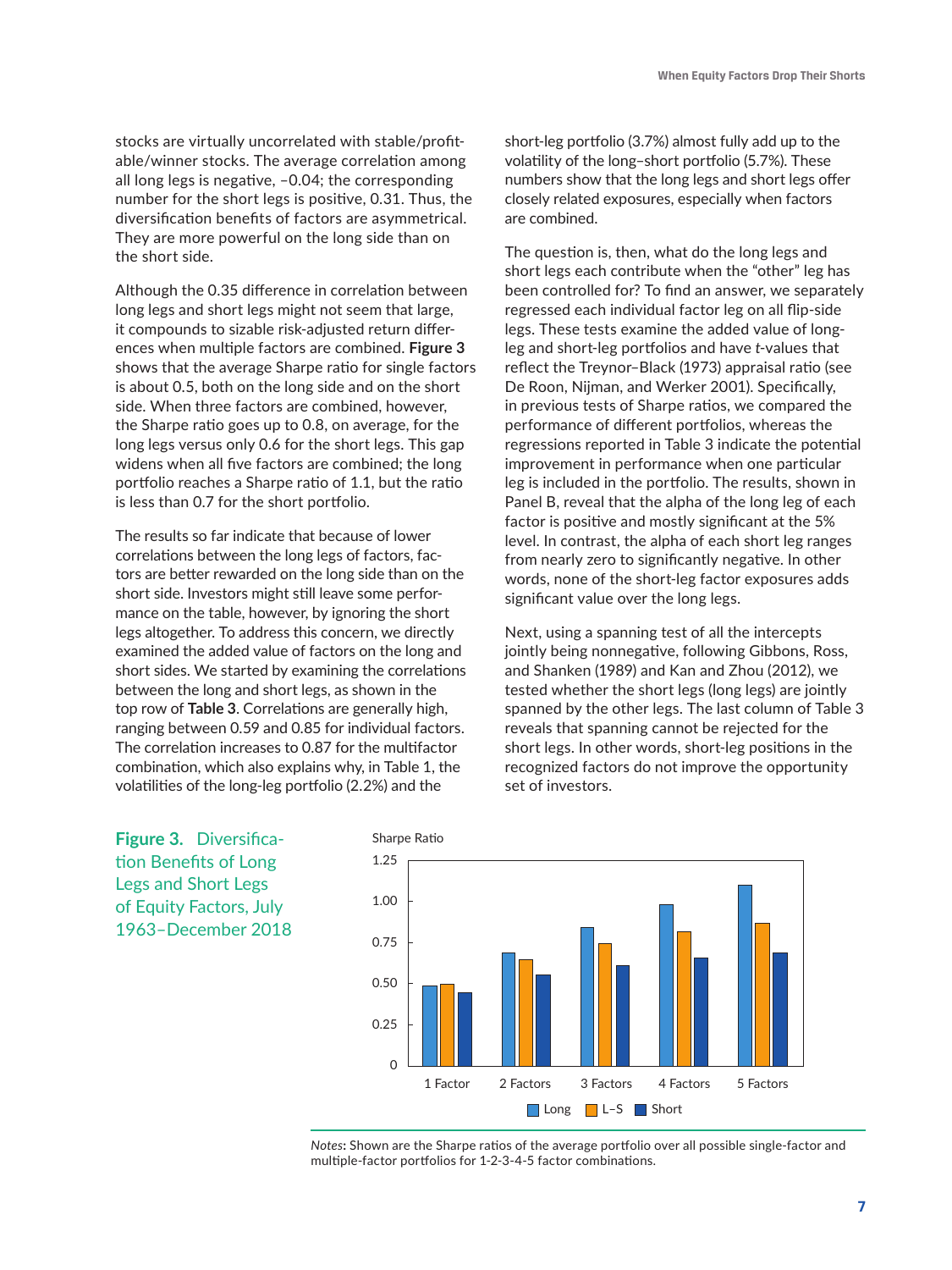| ( <i>t</i> -statistics in parentheses) |            |            |            |            |                                         |
|----------------------------------------|------------|------------|------------|------------|-----------------------------------------|
| <b>HML</b>                             | <b>WML</b> | <b>RMW</b> | <b>CMA</b> | <b>VOL</b> | All                                     |
| 0.85                                   | 0.75       | 0.70       | 0.59       | 0.74       | 0.87                                    |
|                                        |            |            |            |            |                                         |
| 0.70%                                  | 2.70%      | 0.51%      | 1.19%      | 0.39%      | 1.09%                                   |
| (1.82)                                 | (6.44)     | (2.21)     | (3.83)     | (0.76)     | (7.44)                                  |
| $-0.57%$                               | $-3.07%$   | $-0.70%$   | $-0.94%$   | 0.15%      | $-1.00\%$                               |
| $(-1.86)$                              | $(-4.04)$  | $(-2.07)$  | $(-2.91)$  | (0.33)     | $(-3.89)$                               |
|                                        |            |            |            |            |                                         |
| <b>HML</b>                             | <b>WML</b> | <b>RMW</b> | <b>CMA</b> | <b>VOL</b> | <b>Spanning</b><br>Test <i>p</i> -Value |
| 11.0%                                  | 23.7%      | 20.6%      | 31.0%      | 11.0%      | 0.00                                    |
| 0.0%                                   | 0.0%       | 0.0%       | 0.0%       | 2.6%       | 0.87                                    |
|                                        |            |            |            |            |                                         |

# **Table 3. Added Value of Long Legs and Short Legs, July 1963–December 2018**

*Notes***:** For the individual factors shown in Panel B, we regressed the long- or short-leg returns on the returns on the other factors of the opposite leg. For the combined factor portfolio, we regressed the returns of one leg on those of the other leg. Panel C shows the optimal weights in each of the 2×5 legs in the maximum-Sharpe-ratio portfolio, as well as the *p*-value of the spanning test of the long or short legs of the individual factors jointly being nonnegative.

We examined the robustness of this conclusion by constructing the maximum-Sharpe-ratio portfolio based on the 2×5 factor legs. The weights were required to be nonnegative and to sum to 100%. Panel C of Table 3 shows that the optimal portfolio, the one with the highest return per unit of risk, contains positions in each of the five long legs, with weights varying between 11.0% and 31.0%. In contrast, only 2.6% would be allocated to a single short leg (high volatility). When we included (in unreported tests) the equity market and/or bond market, the allocation to short legs dropped to zero. This finding provides confirmation that virtually none of the short sides of factors is able to offer any value on top of the performance that can be obtained by investing in just the long sides of factors. That said, keep in mind that these optimizations assume an investor can leverage to scale the maximum-Sharpe-ratio (or long-leg) portfolio to the desired risk level. For an investor facing leverage constraints, short legs could add more value than shown here because they offer higher volatility and higher return.

Finally, we regressed the long leg of the multifactor portfolio on its short leg and vice versa. In line with the preceding analyses, we found that the alpha

of the long-leg portfolio—that is, the performance that remained after we adjusted for the exposures to the short-leg portfolio—was positive (1.09%) and statistically significant (*t*-statistic of 7.44). In contrast, the short-leg portfolio had a statistically significant negative alpha (–1.00%, *t*-statistic of –3.89). The explanation for this result is that the short legs had weaker performance than the long legs, and on top of that, they barely provided any diversification to the long legs.

All these tests show that the long-leg portfolio is superior to the short-leg portfolio and that nothing essential is lost by ignoring the short side of factors altogether. In a nutshell, the short legs are fully subsumed by the long legs and provide no added value whatsoever.

## Factor Premiums in Large Caps and Small Caps

Many studies show that factor premiums tend to be larger in small-cap stocks than in large-cap stocks.<sup>4</sup> A possible mechanism for the difference is limits to arbitrage, which are generally higher in small caps. Factor premiums are thought to increase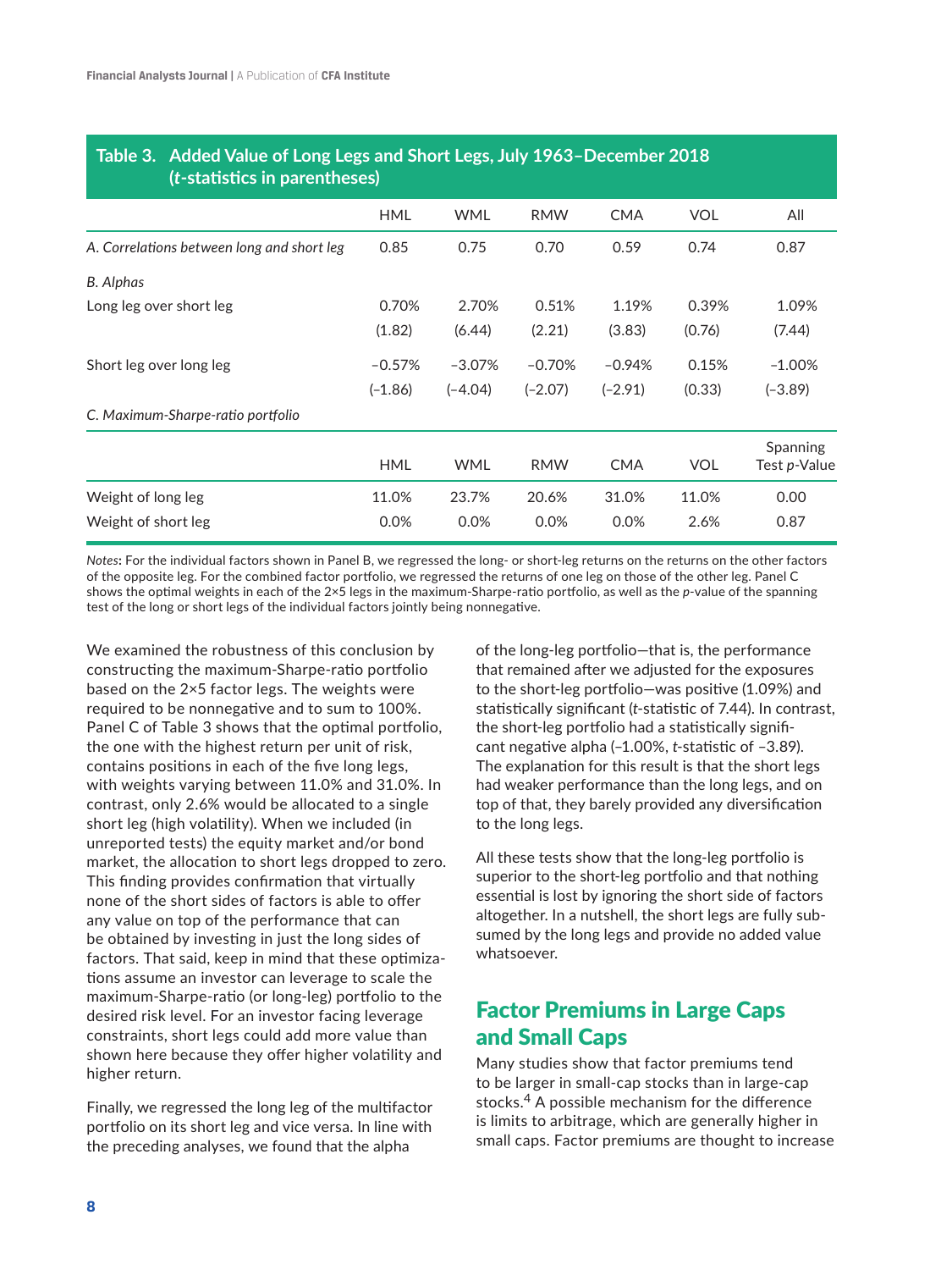with limits to arbitrage. Consequently, size is an important dimension in factor premiums. This issue is addressed in the standard academic factors, such as HML, by averaging over a large-cap leg and a small-cap leg to mitigate potential size effects. Thus, the standard factors can be broken down not only into long and short legs but also into large-cap and small-cap components. In this section, we examine these large-cap and small-cap parts of factors separately.

**Table 4** contains the results. Consistent with the literature, we found that factor performance is generally stronger among small caps than among large caps. Panel A shows a higher Sharpe ratio in the small-cap space than in the large-cap space. The equally weighted portfolio of the five factors has a Sharpe ratio of 1.08 in the small-cap space versus just 0.53 in the large-cap space. The long legs of the five factors have a higher combined Sharpe ratio than the short legs for both large caps and small caps. For large caps, the Sharpe ratio is 0.72 versus 0.36; for small caps, it is 1.13 versus 0.94. In both size segments, the correlations between the long legs are lower than the correlations between the short legs. The Panel B regression of the long legs on the short legs again shows a significantly positive alpha for the long legs. In contrast, neither short leg displays a significant positive alpha. As previously, spanning tests of the large-cap and small-cap multifactor portfolios reveal that spanning cannot be rejected for the short legs.

To examine whether the small-cap short legs perhaps still contain some unique alpha, we again optimized for the maximum-Sharpe-ratio portfolio. Panel C of Table 4 shows that most weight is allocated to the long legs—17.8% for large caps and 64.9% for small

| Table 4. Small Caps vs. Large Caps, July 1963-December 2018<br>( <i>t</i> -statistics in parentheses) |            |                   |            |                   |  |  |  |
|-------------------------------------------------------------------------------------------------------|------------|-------------------|------------|-------------------|--|--|--|
|                                                                                                       | Long Leg   | Short Leg         | Long-Short |                   |  |  |  |
| A. Sharpe ratios                                                                                      |            |                   |            |                   |  |  |  |
| Large caps                                                                                            | 0.72       | 0.36              | 0.53       |                   |  |  |  |
| Small caps                                                                                            | 1.13       | 0.94              | 1.08       |                   |  |  |  |
| All caps                                                                                              | 1.10       | 0.69              | 0.86       |                   |  |  |  |
| B. Alphas and spanning                                                                                |            |                   |            |                   |  |  |  |
|                                                                                                       |            | Long Leg          |            | Short Leg         |  |  |  |
|                                                                                                       | Large Caps | Small Caps        | Large Caps | <b>Small Caps</b> |  |  |  |
| Alpha over other legs                                                                                 | 0.67%      | 1.24%             | $-1.95%$   | $-0.04%$          |  |  |  |
|                                                                                                       | (3.11)     | (5.18)            | $(-5.68)$  | $(-0.15)$         |  |  |  |
| Spanning (p-value)                                                                                    | 0.00       |                   | 0.84       |                   |  |  |  |
| C. Maximum-Sharpe-ratio portfolio                                                                     |            |                   |            |                   |  |  |  |
|                                                                                                       |            | Long Leg          | Short Leg  |                   |  |  |  |
|                                                                                                       | Large Caps | <b>Small Caps</b> | Large Caps | <b>Small Caps</b> |  |  |  |

*Notes***:** In Panel B, the *p*-value is for the spanning test of either the long or short legs jointly being nonnegative. Panel C shows the optimal weights in the maximum-Sharpe-ratio portfolio when each factor is considered individually.

Small caps (5×2 portfolios) — 74.8% — 25.2% All caps (5×2×2 portfolios) 17.8% 64.9% 0.0% 17.4%

Large caps  $(5×2$  portfolios)  $97.5%$  - 2.5%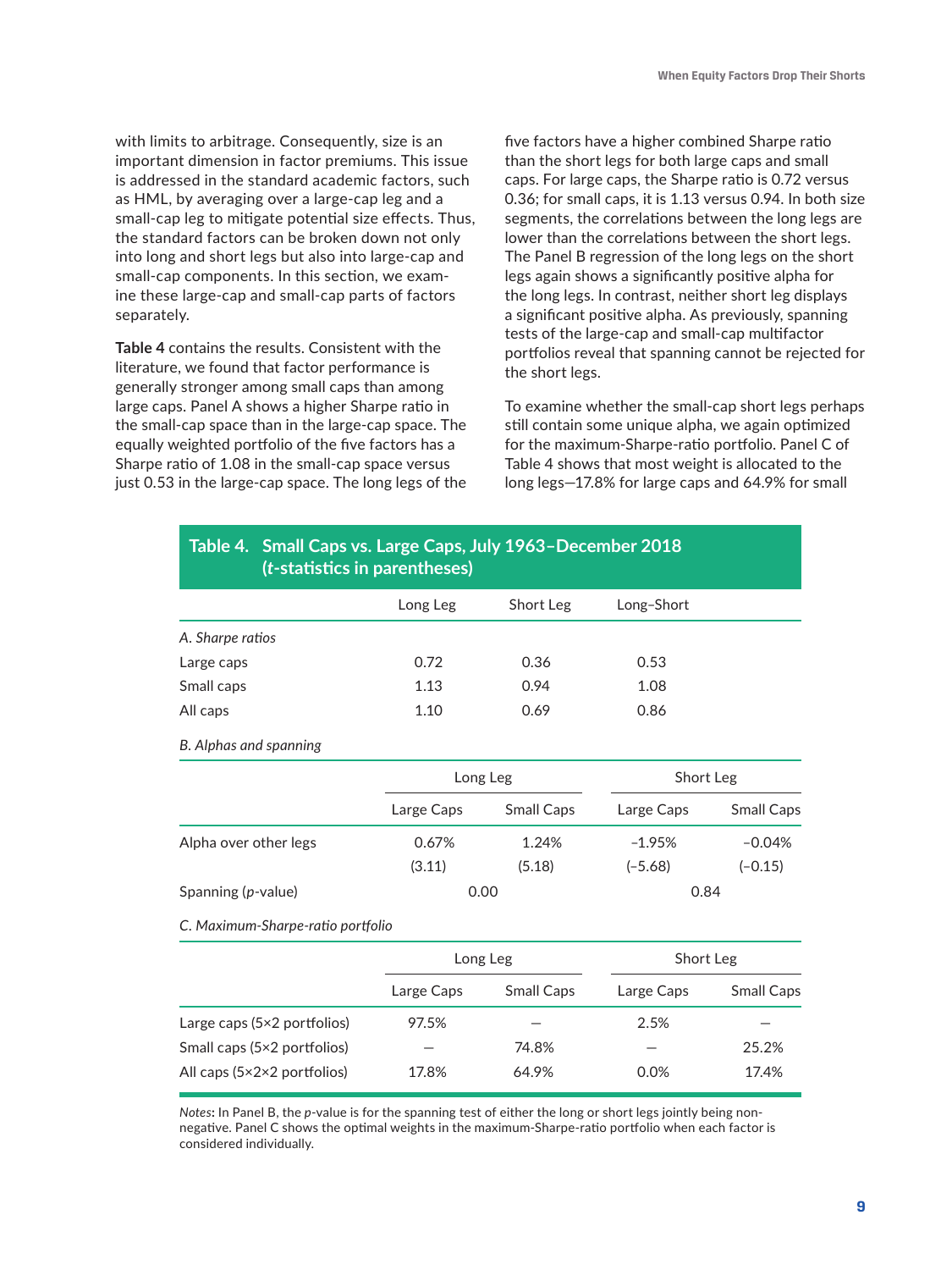caps. The remaining weight, 17.4%, is concentrated in the small-cap short legs of investment and volatility. For small caps only, the optimal allocation to the short legs becomes 25.2%. Thus, short legs are able to add some value after all, but only in the small-cap space. That space is also, however, where limits to arbitrage are most prevalent. Shorting small-cap stocks can be particularly expensive and is difficult, if not impossible, to implement on a large scale, as we discuss in the section "The Role of Costs and Investment Frictions." When we optimized only over large caps, the allocation to the short legs dwindled to a mere 2.5%, in line with our base-case results in the previous section.

## Robustness Tests

In this section, we analyze how the results reported so far varied when we considered different time frames, whether the results proved to be robust to the choice of the neutral hedging portfolio, and whether the results were robust to using more granular (5×5) sorts for the portfolios. We also examine asymmetrical risk measures and consider whether our results carry over to international markets.

**Subsample Results.** We conducted a decadeby-decade analysis. Panel A of **Figure A1** shows the Sharpe ratios of the combined five long legs and the combined five short legs for six subperiods. In each of the subperiods, the long legs have higher Sharpe ratios than the short legs, indicating that our main result is highly robust over time. The magnitude of the difference varies—being smaller in the 1970s and 2000s and bigger in the 1960s and 2010s—but without any clear trend over time. Panel B of Figure A1 shows the *t*-values of the alphas of the long (short) portfolio regressed on the short (long) portfolio. Confirming our full-sample results, the added value of the long legs is consistently positive and significant while the short legs consistently do not add alpha over the long legs.

To further examine the dynamics between the long and short legs, we plotted the 10-year rolling correlation of each long and short leg. The resulting plot is shown in **Figure A2**.

Correlations between the legs, which were high throughout our sample period, vary between 68% and 93% in Figure A2. We also examined the alpha of the long legs over the short legs, and vice versa, for the same 10-year rolling subperiods. **Figure A3** reports the resulting *t*-values of the alphas for

the multifactor portfolios. The alpha of long legs over short legs is consistent over time; the short legs fail to display significant added value in every 10-year subperiod. In other words, these dynamics suggest no specific episodes in which short legs dominated.

**Choice of Hedging Portfolio.** We also examined the robustness of our results to the choice of hedging portfolio. Our base-case definition of the hedging portfolio was 50% large-cap stocks (Big) plus 50% small-cap stocks (Small), where the Big and Small portfolios are the same as in the Fama and French (2015) SMB size factor. Our first alternative was to define the hedging portfolio as a 50/50 mix of the two "neutral" portfolios in the standard 2×3 sorts. Taking the value factor as an example, the process was to hedge the long leg, which consisted of 50% large-cap value (top 30% based on book-tomarket data) and 50% small-cap value, with 50% large-cap neutral (the middle 40% of stocks based on book-to-market data) and 50% small-cap neutral. For the short leg, which consisted of 50/50 short positions in large-cap growth and small-cap growth (bottom 30% based on book-to-market data), we took an offsetting 50/50 long position in the same two neutral portfolios.

Panels A and B of **Table A2** report the Sharpe ratios for our base-case approach and the alternative hedging approach just described. The alternative hedge leads to lower Sharpe ratios for both the long legs and the short legs, but the multifactor short portfolio is hit harder than the multifactor long portfolio. As a result, our conclusion that the long side of factor premiums dominates the short side remains unchanged—actually, is strengthened.

In another robustness test, we departed from the standard 2×3 Fama–French construction methodology, which gives a disproportionately high weight to small-cap stocks. Following Cremers, Petajisto, and Zitzewitz (2013), we considered factor portfolios that were fully market-cap weighted. Taking the value factor as an example again, the process resulted in the long leg consisting of a cap-weighted long position in the top 30% of stocks measured by book-tomarket ratio across the full universe. The short leg took a cap-weighted short position in the bottom 30% of stocks by book-to-market ratio across the full universe. For the hedging portfolio, we considered two alternatives—namely, (1) the cap-weighted market portfolio and (2) the neutral portfolio for the factor under consideration (i.e., for the value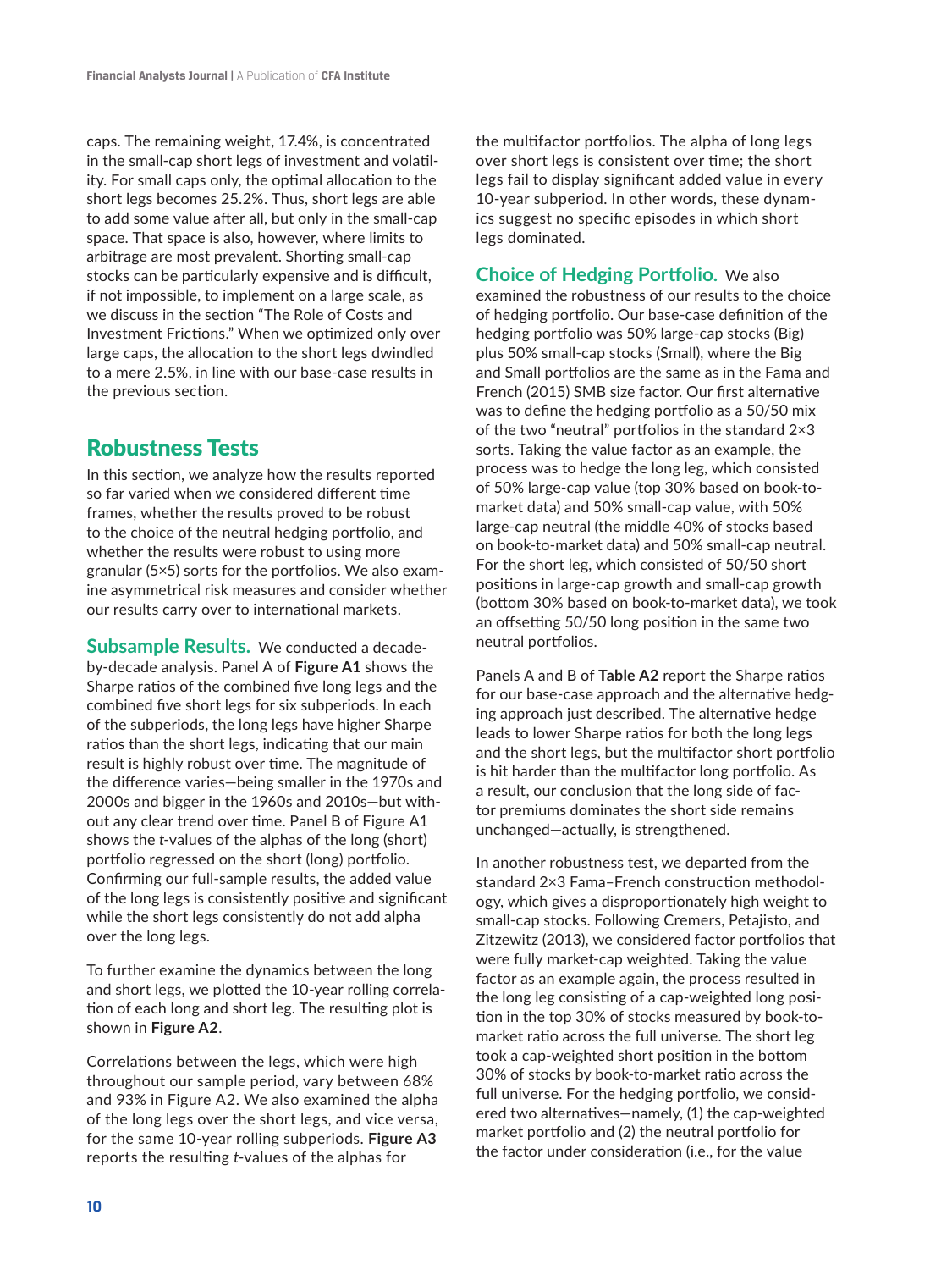factor, the cap-weighted middle 40% of stocks by book-to-market ratio across the full universe). The results of these tests are reported in Panels C and D of Table A2. The cap-weighted factor portfolios produced lower Sharpe ratios across the board, as expected on the basis of our earlier finding that factors are stronger in the small-cap space. The short legs of the value and investment factors were hit particularly hard by the alternative methodologies; they barely remain positive. When we compare the performance of the multifactor long and short portfolios, our conclusions remain unchanged. If anything, the performance gap seems to widen a little; the multifactor long portfolios exhibit Sharpe ratios that are approximately double those of the multifactor short portfolios.

In summary, the test results in Table A2 show that our conclusions are robust to methodological choices regarding the neutral hedging portfolio and factor portfolio weighting.

**Results for 5×5 Portfolios.** The standard 2×3 Fama–French construction methodology splits the investment universe into two parts on the basis of equity market capitalization (size). This methodology mitigates a potential size bias in factor portfolios, but second-order size effects may still arise within these two segments. For instance, the value factor tends to go long the smaller stocks within each of the two segments, whereas the profitability and low-risk factors tend to go long the larger stocks. For the momentum factor, the preference for large or small stocks is highly time varying. Regressing the multifactor long- and short-leg returns on the SMB factor (results not tabulated), we observed *ex post* factor loadings on SMB amounting to –0.04 for the long legs and –0.09 for the short legs.

To further control for the effect of size, and also to examine the robustness of our results to more methodological choices, we repeated our main tests on more granular, 5×5 portfolios sorted on the size factor. For the value, profitability, investment, and momentum factors, the data are from French's data library, and we followed the same methodology to construct the low-risk factor. So, every month, we independently double-sorted all stocks on size and past 36-month volatility; we used NYSE breakpoints for the five size quintiles and the five volatility quintiles. For each factor, we created long and short legs within each of the five size buckets. A long leg is the top quintile in a size bucket minus the average of the five quintiles in that size bucket, and the short leg is the average of the five quintiles in the size bucket minus the bottom quintile.

The Sharpe ratios for the 5×5 approach are summarized in **Table A3**. In line with our previous findings, we observe that the general effectiveness of factors increases as the size segment becomes smaller. Performance is strongest among microcap stocks. This result is consistent with the existing literature and also with the results shown in Table 4. In each of the five size segments, the combined Sharpe ratio for the long legs is higher than that for the short legs; the long–short Sharpe ratios are in between. Although microcaps provided the highest riskadjusted returns, the lack of diversification among the short legs of the factors in the microcap segment is striking. The individual microcap short legs have high individual Sharpe ratios, but the combined short portfolio has only a slightly better performance, which indicates considerable overlap in the microcap short-leg portfolios. In contrast, the long legs have lower individual Sharpe ratios, but the combined long portfolio has by far the highest Sharpe ratio. Overall, our results for the 5×5 portfolios are in line with our base-case results for the 2×3 portfolios: The long legs are superior to the short legs, and adding the short legs to the long legs merely detracts from riskadjusted performance.

We further examined the attractiveness of the long legs versus the short legs by using mean–variance optimization. In Panel A of **Table A4,** we show results for maximum-Sharpe-ratio portfolios within each of the five size buckets separately. We observe that among the largest (megacap) stocks, the optimal portfolio consists almost exclusively (97.6%) of long legs. As we descend into smaller-cap buckets, the short legs become more attractive. In the microcap space, the optimal portfolio has 46.1% of its weight in short legs. Panel B of Table A4 shows the results for portfolios optimized on the long and short legs of the top two size buckets, the top three size buckets, and so forth. Here, we also see that most of the weight is allocated to long legs but short legs increasingly make it into the optimal portfolio as smaller-cap buckets are added. When all long and short legs from all size buckets are included, 32.4% of the weight goes to short legs, mostly (28.2%) in the microcap space.

The main takeaway from Table A4 is that the long legs generally dominate the short legs but that among the smallest stocks in the universe, the short legs offer some unique added value. These short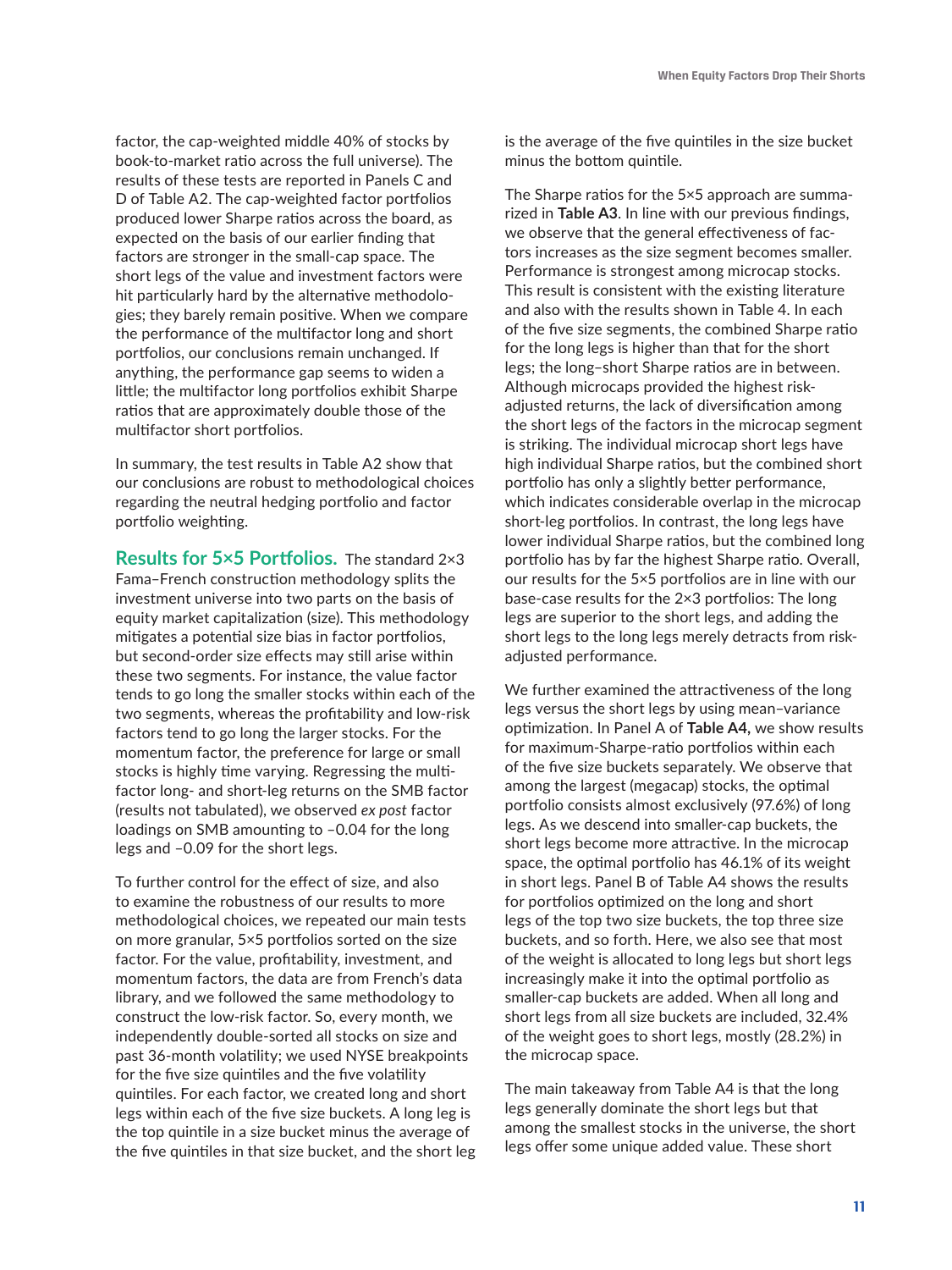positions are concentrated in microcap stocks with poor profitability, high investment, and high risk. This result is consistent with the finding of Fama and French (2015) that, although their five-factor model generally does a good job, it fails to explain the exceptionally low return of microcap junk stocks that is, very small risky stocks with low profitability and aggressive investment. Unfortunately, these stocks are precisely the kind of short positions that are most difficult and most expensive to take on in reality. We discuss costs and feasibility further in the section on practical implications, "The Role of Costs and Investment Frictions."

**Asymmetrical Risk Measures.** A potential explanation of the results so far might be that risks are asymmetrical. (For this argument, see, for example, Bawa and Lindenberg 1977 or, for a more recent example, Ang, Chen, and Xing 2006.) In other words, the long legs may be less attractive than the short legs from a tail-risk perspective. In light of these concerns, we examined tail risk, measured in terms of cumulative drawdowns, of the long and short legs over time. **Figure A4** shows that the long legs exhibited a consistently lower drawdown risk than the short legs. The short legs were often twice as risky as the long legs and experienced significantly deeper drawdowns.

An explanation for Figure A4 may be that factor performance was generally weak during the dot-com bubble of the late 1990s, but the losses on the short legs (risky, unprofitable, growth stocks) exceeded the losses on the long legs (stable, profitable, value stocks). Also, in the aftermath of the global financial crisis of 2007–2009, most factors underperformed; the momentum factor performed particularly poorly. Again, however, the losses of the short legs were up to three times larger than the losses of the long legs in 2009. In other words, when factors fail, the short legs tend to be hit harder. These results are consistent with those of Daniel and Moskowitz (2016), who found that the momentum factor is vulnerable to crash risk and that this risk mainly arises from the short side of the factor.

**Table A5** reports various nonsymmetrical risk statistics for the multifactor combination of the long and short legs, thereby providing additional confirmation of this result. The short legs exhibit a more negative skewness and a higher excess kurtosis than the long legs. They also have a higher semi-deviation (2.4% vs. 1.3%) and a much higher 95% VAR (value at risk). Some of this downside risk is idiosyncratic,

but the systematic contribution to downside risk is also higher for short legs, as shown by the higher downside betas. Ang, Chen, and Xing (2006) showed that a lower-partial-moment (LPM) (0) beta provides a better description of the risk and return of stocks than does standard deviation. Lettau, Maggiori, and Weber (2014) used LPM (1 sigma) beta to understand the risk/return relationship in currency and other markets. Although Levi and Welch (2020) showed that downside risk measures are not always better than standard deviation in predicting downside risk, downside risk measures are still useful for evaluating the risk of a particular strategy. The downside betas of the short legs are, at best, slightly lower than those of the long legs, but the differences are tiny.

In summary, a downside risk perspective seems unlikely to explain the finding that the long side of factors dominates the short side.

**International Evidence.** Several papers have documented the existence of factor premiums in international samples.<sup>5</sup> To examine the robustness of our findings, we considered the international evidence. We followed the same testing approach as previously but applied it to the international 2×3 portfolios from French's data library, and we used the volatility factor from Hanauer and Windmueller (2019). We considered four regions (North America, Europe, Japan, Asia ex Japan), similarly to Fama and French (2012), and a global portfolio. We studied the maximum available sample period, July 1990– December 2018. **Table 5** shows the results. Consistent with our findings for the United States, we found that for North America, Europe, Asia ex Japan, and the global portfolio, the long legs tend to have higher Sharpe ratios than the short legs. Only for Japan do the short legs appear to be slightly stronger than the long legs. In the global sample, for example, the long legs have a Sharpe ratio of 1.19 versus 0.66 for the short legs. For this sample, the correlation between the long and short legs is 0.80, indicating very similar exposures and warning that limited diversification is possible between long legs and short legs. Furthermore, the long legs consistently have positive alphas (i.e., add value over the short legs) in all the portfolios, whereas the reverse does not hold true. For example, the alpha of the global long legs is significantly positive (1.56%, *t*-statistic of 5.75) and cannot be explained by the short legs; the short alpha of the global portfolio is significantly negative (–0.89%, *t*-statistic of –2.37),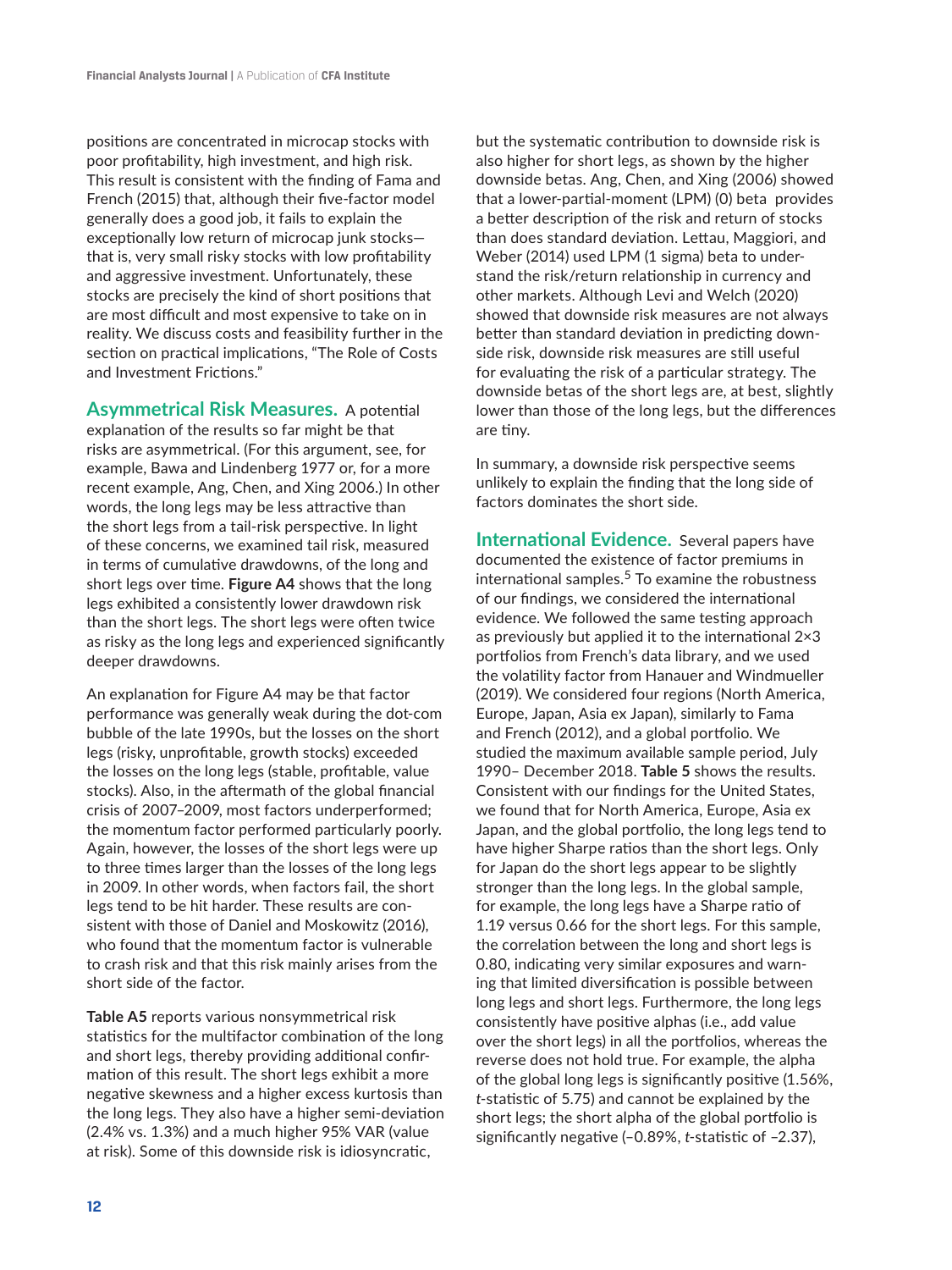|                               | North America | Europe | Japan  | Asia ex Japan | Global    |
|-------------------------------|---------------|--------|--------|---------------|-----------|
| A. Annualized Sharpe ratio    |               |        |        |               |           |
| Long leg                      | 0.88          | 1.19   | 0.33   | 1.10          | 1.19      |
| Short leg                     | 0.50          | 0.92   | 0.35   | 0.99          | 0.66      |
| Long-short                    | 0.69          | 1.12   | 0.39   | 1.14          | 0.94      |
| <b>B.</b> Alphas              |               |        |        |               |           |
| Alpha long leg over short leg | 1.44          | 1.21   | 0.39   | 1.28          | 1.56      |
|                               | (5.14)        | (3.91) | (0.89) | (3.02)        | (5.75)    |
| Alpha short leg over long leg | $-1.15$       | 0.11   | 0.53   | 0.86          | $-0.89$   |
|                               | $(-3.34)$     | (0.28) | (1.12) | (1.76)        | $(-2.37)$ |

#### **Table 5. International Results, July 1990–December 2018 (***t***-statistics in parentheses)**

*Note***:** All factors are market neutral.

which is, again, in line with the results for the US market.

The global results are also consistent over time. Panel A of **Figure A5** shows that in each of three subperiods (i.e., decades) in our sample, the long legs have higher Sharpe ratios than the short legs. Similarly, Panel B of Figure A5 shows that the long legs add consistent alpha over the short legs during each decade in the international sample, while short legs consistently do not add alpha over the long legs. In summary, the long legs of factors dominate the short legs also in international markets.

## Asset Pricing Implications

We investigated the asset pricing implications of our findings. Recent studies (e.g., Fama and French 2015) have argued that the value and low-risk factors are subsumed by the new Fama–French factors—profitability and investment. We found, however, that the results reported in these studies are entirely driven by the short legs of these factors. The long legs of the value and low-risk factors offer distinct premiums that cannot be explained by the long legs of other factors.

#### **Growth Is Junk, but Value Is Not**

**Quality.** Fama and French (2015) found that their classic value factor (HML) is rendered redundant by the profitability and investment factors in their five-factor model. We reevaluated this result in light of our findings that factor premiums predominantly

originate on the long side and that correlations of HML with the other factors are materially lower on the long side (0.04) than on the short side (0.38) or in the long–short combination (0.26; see Table 2). In our tests, we followed Fama and French (2015) by using a time-series regressions approach. Panel A of **Table 6** shows that the value factor had a highly significant CAPM alpha over the 1963–2018 period. The multifactor regressions reveal that this alpha, 4.91%, did, indeed, fall to an insignificant –0.13% when we controlled for the loadings of HML on the other four factors that nowadays compose the Fama–French five-factor model. The biggest hit came from a very high loading on the CMA (investment) factor, which has a coefficient close to 1.0 and an associated *t*-statistic greater than 20. This finding is robust to adding WML (momentum) and VOL as additional control factors.

Our breakdown of factors into their long and short sides enabled us to provide a fresh perspective on the HML factor. Panel B of Table 6 shows that the alpha of the long leg of HML remained strong (+1.98%) and highly significant when we controlled for the long legs of all other Fama–French factors. One reason for this result is that the loading on the CMA factor became much lower than it had been, and another reason is that the loading on RMW went from positive to negative. Panel C of Table 6 shows the results for the short leg (growth part) of HML. For this short leg, the alpha vanished completely (–0.22%) after we adjusted for exposure to the short sides of other factors. Especially significant was the exposure to the short leg of CMA (that is, aggressive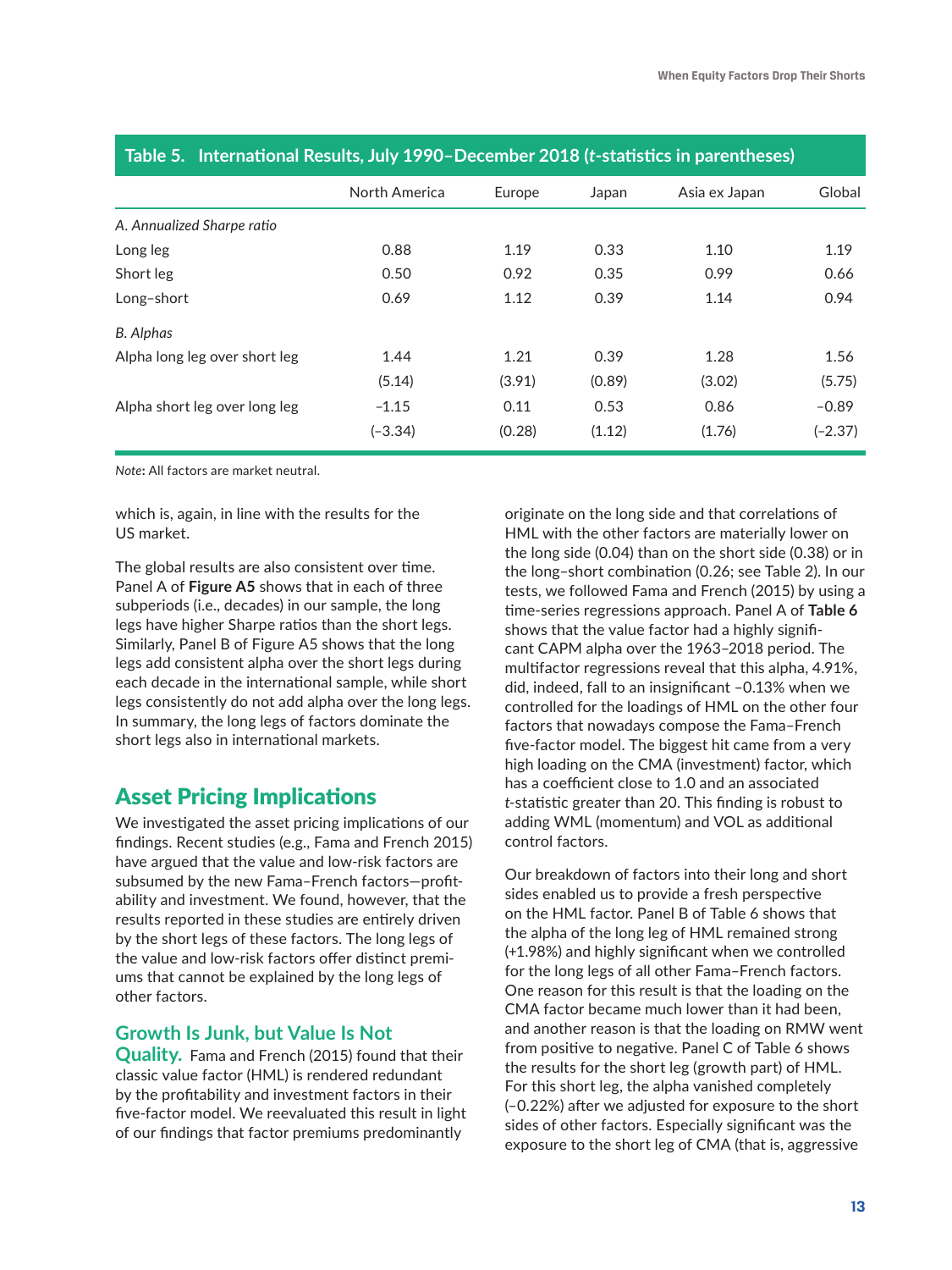| Table 6. HML and Long versus Short Legs (t-statistics in parentheses) |            |            |           |                            |                          |                   |                        |
|-----------------------------------------------------------------------|------------|------------|-----------|----------------------------|--------------------------|-------------------|------------------------|
|                                                                       | Alpha      | $Mkt - Rf$ | SMB       | <b>RMW</b>                 | <b>CMA</b>               | <b>WML</b>        | <b>VOL</b>             |
| A. HML                                                                |            |            |           |                            |                          |                   |                        |
| CAPM                                                                  | 4.91%      | $-0.16$    |           |                            |                          |                   |                        |
|                                                                       | (3.87)     | $(-6.88)$  |           |                            |                          |                   |                        |
| Four factors                                                          | $-0.13%$   | 0.02       | 0.03      | 0.14                       | 1.00                     |                   |                        |
|                                                                       | $(-0.13)$  | (1.00)     | (1.08)    | (3.50)                     | (23.66)                  |                   |                        |
| Six factors                                                           | 0.66%      | $-0.07$    | 0.11      | $-0.03$                    | 0.76                     | $-0.11$           | 0.28                   |
|                                                                       | (0.73)     | $(-3.42)$  | (4.08)    | $(-0.67)$                  | (16.64)                  | $(-6.63)$         | (8.99)                 |
| B. Long leg (value)                                                   |            |            |           |                            |                          |                   |                        |
|                                                                       | Alpha      | Mkt - Rf   | SMB       | Robust                     | Conservative             | Winner            | Low Volatility         |
| <b>CAPM</b>                                                           | 2.49%      | $-0.06$    |           |                            |                          |                   |                        |
|                                                                       | (3.51)     | $(-4.52)$  |           |                            |                          |                   |                        |
| Four factors                                                          | 1.98%      | $-0.05$    | 0.00      | $-0.23$                    | 0.44                     |                   |                        |
|                                                                       | (2.89)     | $(-3.64)$  | $(-0.14)$ | $(-3.60)$                  | (6.39)                   |                   |                        |
| Six factors                                                           | 1.21%      | $-0.04$    | 0.10      | $-0.32$                    | 0.31                     | $-0.16$           | 0.35                   |
|                                                                       | (2.00)     | $(-3.78)$  | (5.65)    | $(-5.49)$                  | (5.19)                   | $(-5.20)$         | (12.44)                |
| C. Short leg (growth)                                                 |            |            |           |                            |                          |                   |                        |
|                                                                       |            |            |           | Weak                       |                          |                   |                        |
|                                                                       | Alpha      | Mkt - Rf   | SMB       | Operating<br>Profitability | Aggressive<br>Investment | Momentum<br>Loser | <b>High Volatility</b> |
| CAPM                                                                  | 2.41%      | $-0.10$    |           |                            |                          |                   |                        |
|                                                                       | (3.98)     | $(-9.08)$  |           |                            |                          |                   |                        |
| Four factors                                                          | $-0.22%$   | 0.03       | 0.02      | 0.06                       | 0.90                     |                   |                        |
|                                                                       | $(-0.59)$  | (3.80)     | (1.54)    | (2.26)                     | (34.25)                  |                   |                        |
| Six factors                                                           | 0.11%      | 0.00       | 0.02      | 0.03                       | 0.85                     | $-0.06$           | 0.09                   |
|                                                                       | (0.31)     | (0.31)     | (1.87)    | (1.11)                     | (27.51)                  | $(-5.39)$         | (2.93)                 |
| D. Subperiods                                                         |            |            |           |                            |                          |                   |                        |
|                                                                       |            | 1963-1990  |           |                            |                          | 1991-2018         |                        |
|                                                                       | <b>HML</b> | Long       | Short     |                            | <b>HML</b>               | Long              | Short                  |
| CAPM alpha                                                            | 6.12%      | 3.36%      | 2.76%     |                            | 3.48%                    | 1.44%             | 2.04%                  |
|                                                                       | (3.82)     | (3.75)     | (3.54)    |                            | (1.78)                   | (1.36)            | (2.15)                 |
| Four-factor alpha                                                     | 2.76%      | 3.24%      | 0.24%     |                            | $-2.52%$                 | 0.60%             | $-0.84%$               |
|                                                                       | (2.31)     | (4.43)     | (0.47)    |                            | $(-1.76)$                | (0.50)            | $(-1.56)$              |
| Six-factor alpha                                                      | 1.80%      | 1.80%      | 0.48%     |                            | $-1.20%$                 | 0.12%             | $-0.36%$               |
|                                                                       | (1.49)     | (2.43)     | (0.88)    |                            | $(-0.91)$                | (0.11)            | $(-0.73)$              |

*Notes***:** The sample period for Panels A–C is July 1963–December 2018. Mkt – Rf is exposure to the market: the market return minus the risk-free rate. Panel A shows the long–short results for HML (value), Panel B shows the long leg (value) results, and Panel C shows the short leg (growth) results. Panel D shows the robustness of the tests in the subsample periods: July 1963– December 1990 and January 1991–December 2018.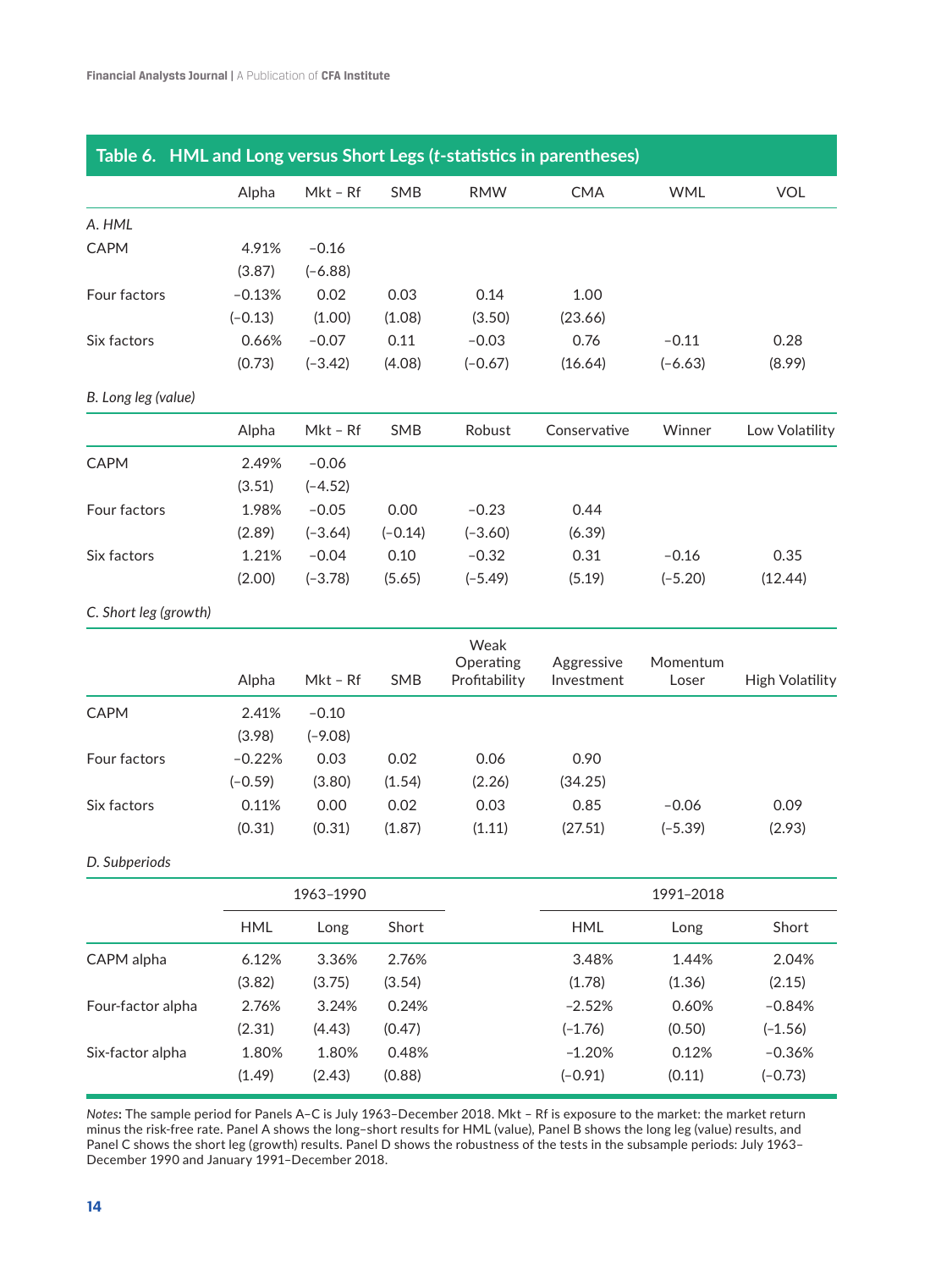investment), with a *t*-statistic greater than 30. Again, this result is robust to adding the WML and VOL factors to the analysis, as shown in the seven-factor findings in Panel C.

In other words, the poor performance of growth stocks can be fully explained by their resemblance to junk, but the strong performance of value stocks cannot be attributed to quality characteristics. Thus, value is not the simple inverse of growth. Altogether, we found that the finding of Fama and French (2015) is entirely driven by the short leg of HML and that their conclusions do not hold for the long leg of HML. The long side of value holds its ground as a distinct factor that is not subsumed by the long sides of other factors.

To examine the robustness of our findings, we repeated all tests we had carried out for the full sample period in subperiods, July 1963–December 1990 and January 1991–December 2018. The first subperiod is the exact same period that was used in the seminal Fama and French (1992) study. Panel D of Table 6 shows the corresponding alphas and *t*-statistics. Recall that for the full sample, we found that, although the standard value premium was explained by the new Fama–French factors, the long side of the value premium was *not* explained by the long sides of the other factors. As Panel D shows, for the first subperiod, the standard value premium remained significant after we controlled for the other Fama–French factors. This result is, again, fully driven by the long leg; the short leg is subsumed by the short legs of the other factors. In the second subperiod, the raw value premium is not even significant. The long side again appears to be stronger than the short side, but both were not significantly different from zero during this period. These results imply that if the value premium manifests itself, the unique alpha is coming from the long side but if the value premium does not materialize, the investor does not have much left to salvage.

#### **High Risk Is Junk, but Low Risk Is Not**

**Quality.** Novy-Marx (2014) found that the lowrisk anomaly is subsumed by the profitability factor of Novy-Marx (2013). In a similar spirit, Fama and French (2016) found that the low-risk anomaly is explained by the five-factor model that includes the profitability and investment factors. We reevaluated this result in light of our finding that factor premiums tend to be stronger and less correlated on the long side.

Similarly to our analysis for value, we separately considered the long and short legs of the VOL (low volatility) factor and used time-series regressions for the evaluation. Panel A of **Table 7** shows that the highly significant CAPM alpha of the long–short volatility factor fell to 0.58% when we controlled for exposure to the current Fama–French factors because of, in particular, highly significant loadings on the RMW (profitability), CMA (investment), and HML (value) factors. As we found for HML, a different picture emerged when we broke down the VOL factor into its long and short legs and analyzed low risk and high risk separately.

Panels B and C of Table 7 show that low risk and high risk each have a highly significant CAPM alpha, with *t*-statistics greater than 3. Panel B shows that, although the alpha of the long leg of the volatility factor became somewhat smaller when we controlled for the long legs of the other Fama–French factors, it remained highly significant. The main reasons are that the loading on the long leg of the CMA factor (conservative) became small and insignificant and that the loading on RMW hurt less because the RMW premium was rather small on the long side (1.0%; see Table 1). For the short leg of the volatility factor, however, the alpha vanished completely and even turned negative after we adjusted for exposure to the short sides of other factors, as shown in Panel C of Table 7. A high-volatility portfolio loads heavily on the short legs of the RMW, CMA, and WML factors.

As noted previously, high-risk stocks perform like junk but the performance of low-risk stocks cannot be attributed to "quality" features of these stocks. These results held when we dropped momentum from the regression. We carried out this same analysis but used BETA instead of VOL (as reported in **Table A6**) and found that, although the alphas were generally lower for the BETA factor, a similar asymmetry occurred between the long-leg and short-leg results.

Novy-Marx (2014) observed that the high-risk portfolio is strongly tilted toward small and unprofitable growth companies, and our results confirm this finding. The long–short results are fully driven, however, by this relationship on only the short side of the factor. The long-leg results show a completely different picture. Put differently, the *high-risk* anomaly may not be a distinct phenomenon, but the timeseries regression indicates that the *low-risk* anomaly is. Cross-sectional (Fama and MacBeth 1973)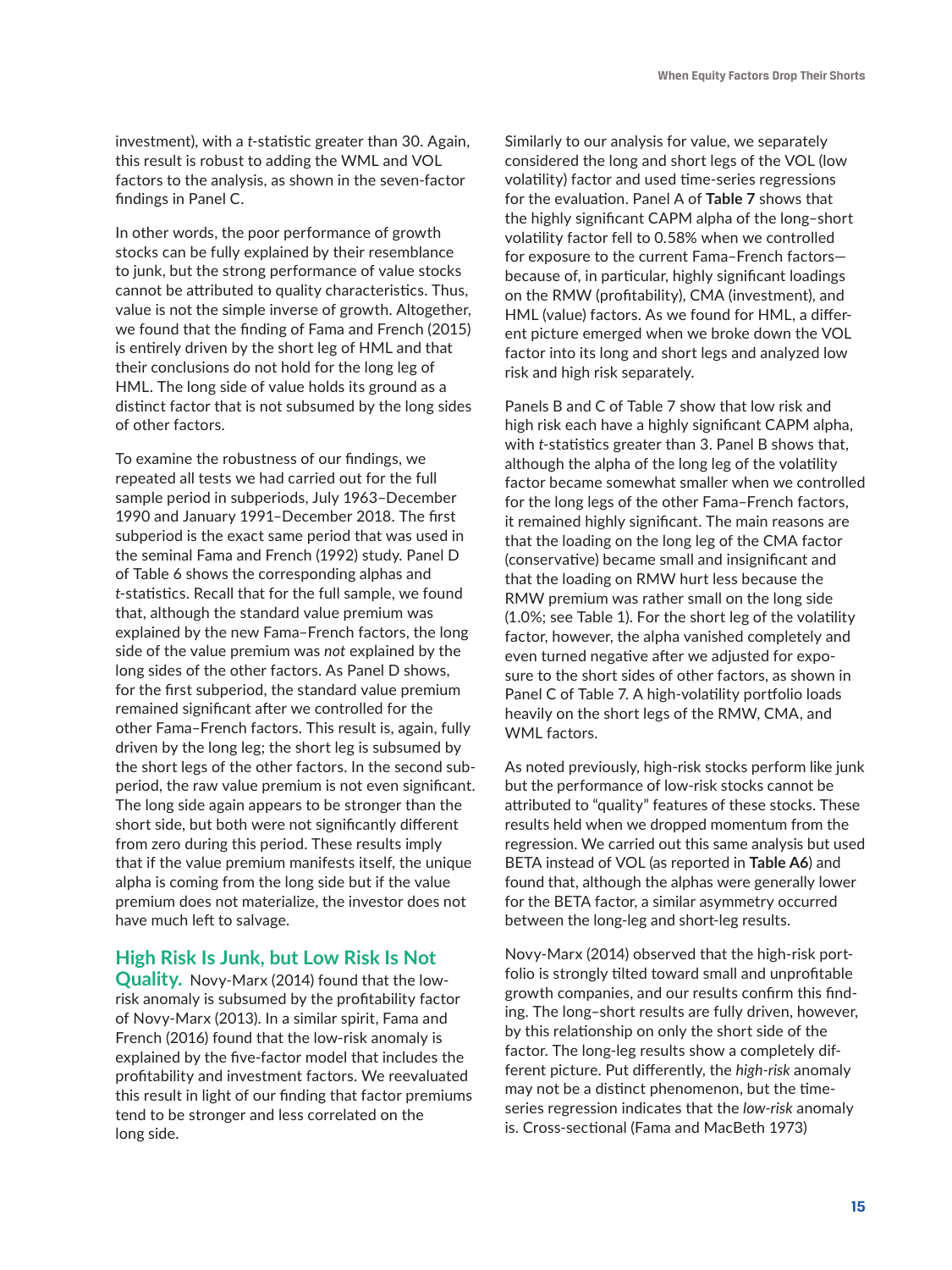|                            | Alpha      | Mkt - Rf  | SMB        | <b>HML</b>                | <b>RMW</b>                 | <b>CMA</b>                 | <b>WML</b>         |
|----------------------------|------------|-----------|------------|---------------------------|----------------------------|----------------------------|--------------------|
|                            |            |           |            |                           |                            |                            |                    |
| A. VOL                     |            |           |            |                           |                            |                            |                    |
| <b>CAPM</b>                | 6.35%      | 0.00      |            |                           |                            |                            |                    |
|                            | (4.26)     | (0.00)    |            |                           |                            |                            |                    |
| Six factors                | 0.58%      | 0.26      | $-0.28$    | 0.40                      | 0.60                       | 0.40                       | 0.03               |
|                            | (0.54)     | (11.72)   | $(-9.14)$  | (8.99)                    | (13.95)                    | (6.36)                     | (1.22)             |
| B. Long (low volatility)   |            |           |            |                           |                            |                            |                    |
|                            |            |           |            |                           | Robust                     |                            |                    |
|                            | Alpha      | Mkt – Rf  | SMB        | <b>High Book</b><br>Value | Operating<br>Profitability | Conservative<br>Investment | Momentum<br>Winner |
| <b>CAPM</b>                | 4.10%      | $-0.07$   |            |                           |                            |                            |                    |
|                            | (4.46)     | $(-4.05)$ |            |                           |                            |                            |                    |
| Six factors                | 3.12%      | 0.02      | $-0.24$    | 0.54                      | 0.53                       | 0.07                       | $-0.19$            |
|                            | (4.16)     | (1.30)    | $(-11.50)$ | (12.44)                   | (7.54)                     | (0.94)                     | $(-5.08)$          |
| C. Short (high volatility) |            |           |            |                           |                            |                            |                    |
|                            |            |           |            |                           | Weak                       |                            |                    |
|                            | Alpha      | Mkt - Rf  | SMB        | Low Book<br>Value         | Operating<br>Profitability | Aggressive<br>Investment   | Momentum<br>Loser  |
| <b>CAPM</b>                | 2.24%      | 0.07      |            |                           |                            |                            |                    |
|                            | (3.46)     | (5.75)    |            |                           |                            |                            |                    |
| Six factors                | $-0.82%$   | 0.22      | $-0.05$    | 0.14                      | 0.40                       | 0.42                       | 0.11               |
|                            | $(-1.87)$  | (21.71)   | $(-3.97)$  | (2.93)                    | (13.10)                    | (7.78)                     | (7.53)             |
| D. Subperiods              |            |           |            |                           |                            |                            |                    |
|                            |            | 1963-1990 |            |                           |                            | 1991-2018                  |                    |
|                            | <b>VOL</b> | Long      | Short      |                           | <b>VOL</b>                 | Long                       | Short              |
| CAPM alpha                 | 6.12%      | 3.48%     | 2.64%      |                           | 7.20%                      | 5.04%                      | 2.16%              |
|                            | (3.76)     | (3.26)    | (3.92)     |                           | (2.96)                     | (3.43)                     | (1.98)             |
| Six-factor alpha           | 4.20%      | 4.56%     | 0.96%      |                           | $-0.48%$                   | 3.00%                      | $-1.68%$           |
|                            | (3.10)     | (5.26)    | (1.64)     |                           | $(-0.30)$                  | (2.61)                     | $(-2.37)$          |

*Notes***:** Panels A–C are for the full July 1963–December 2018 period. Panel A shows the long–short results for VOL, Panel B shows the long leg (low volatility) results, and Panel C shows the short leg (high volatility) results. Panel D shows the robustness of the results in the subsample periods: July 1963–December 1990 and January 1991–December 2018.

regressions also support the notion that low risk is a distinct factor not explained by the five-factor model (see Blitz and Vidojevic 2017).

1990 subperiod and the January 1991–December 2018 subperiod. Panel D of Table 7 shows the corresponding alphas and *t*-statistics. The results for the low-risk factor are very robust for both subsamples. In the first subperiod, the standard low-risk factor is not even explained by the Fama–French factors;

To examine the robustness of our findings, we repeated all the tests for the July 1963–December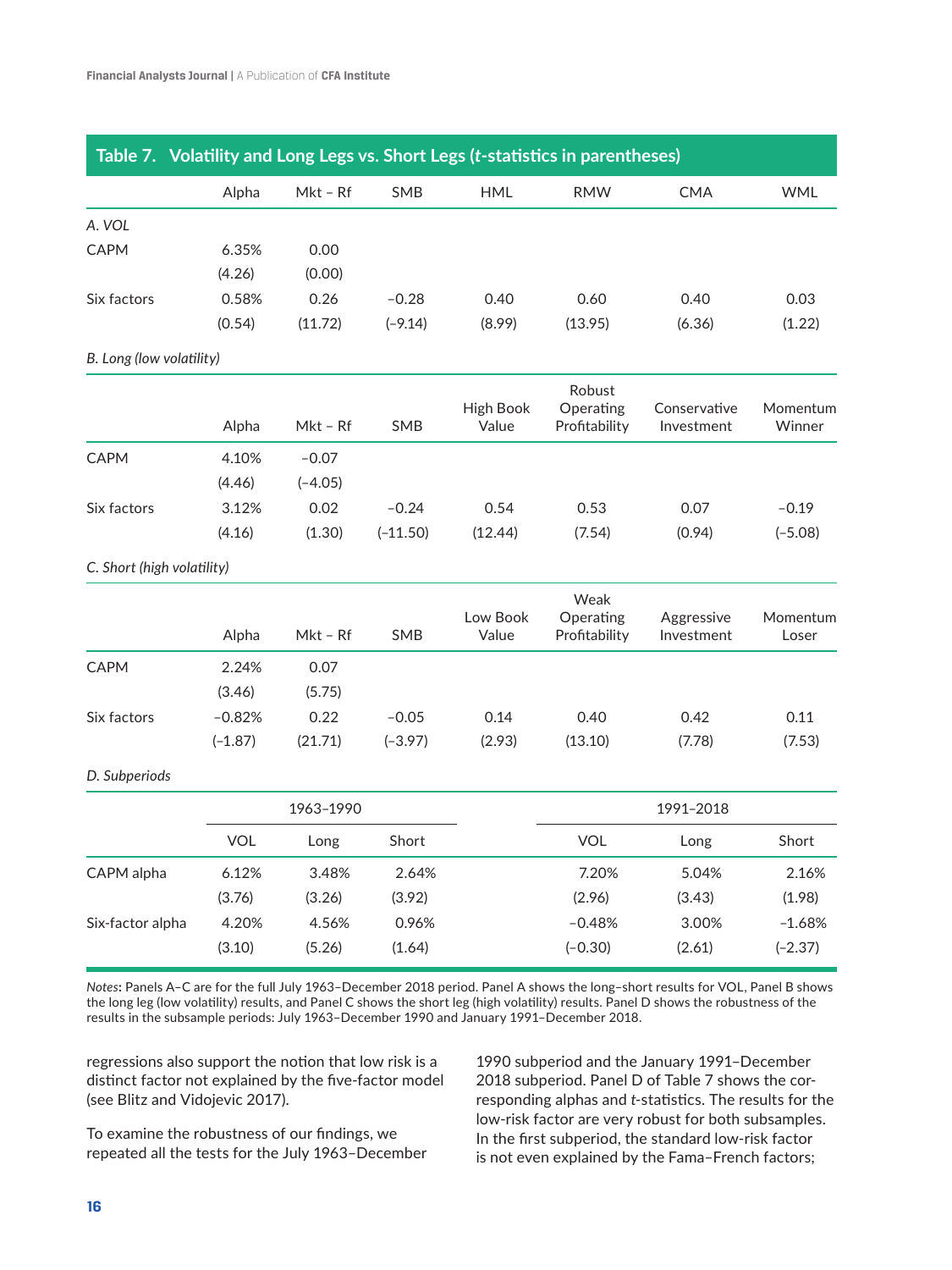the unique alpha comes from the long side. In the second subperiod, the standard factor is explained, but the long side remains unexplained. Thus, the long side of the low-risk factor offers a consistent unique alpha.

## The Role of Costs and Investment Frictions

Our results show that the long side of factor premiums offers stronger risk-adjusted returns than the short side, but that conclusion comes before considering the impact of transaction costs, shorting costs, and other implementation frictions. In this section, we discuss whether costs and frictions might lead to different conclusions. The challenge in such an analysis is that gauging exact transaction and shorting costs is hard over a sample period that spans more than half a century. Moreover, transaction costs and shorting costs are investor specific. That said, several recent studies have extensively analyzed real-life transaction costs. Novy-Marx and Velikov (2016), studying the transaction costs of trading anomalies, found that since 1963, following an SMB strategy costs 5.66 basis points (bps) per month; HML, 5.45 bps; and WML, 48.4 bps. Furthermore, Novy-Marx and Velikov (2019) showed that costs for trading anomalies in small-cap stocks are approximately double the costs for trading anomalies in large-cap stocks. In addition, Novy-Marx and Velikov (2016) showed that the average trading costs are higher for high-volatility stocks and small-cap stocks.

These studies typically focused on (effective) bid– ask spreads—that is, costs that resemble what the average investor would pay. Frazzini, Israel, and Moskowitz (2018) challenged these estimates by showing that real-life trading costs are substantially lower for sophisticated institutional investors, who operate as arbitrageurs or "factor investors" in markets. Frazzini et al. estimated average transaction costs at 10 bps for large-cap stocks and 20 bps for small-cap stocks, regardless of whether the trade is a buy or a short sell.

Because most stocks in our study were held, on average, for more than a year (the exception being stocks involved in a momentum factor strategy), the general impact of trading costs on the factor premiums we studied would have been limited. Furthermore, the added value of the long legs in small-cap stocks can be expected to exceed transaction costs.

Short legs also involve shorting costs, of course, as well as severe practical limitations historically. Shorting is not always feasible because of unreasonably high shorting costs or insufficient volume availability. Several studies have revealed that shorting costs can be substantial. Using data from an institutional lender in a sample covering the 2000–01 period, D'Avolio (2002) found that the cost of borrowing a value-weighted loan portfolio in that period was 25 bps a year. Kolasinski, Reed, and Ringgenberg (2013) found annual costs generally above 100 bps between 2003 and 2007. Porras Prado, Saffi, and Sturgess (2016) found average value-weighted loan fees of 116 bps per year between 2006 and 2010, but fees were 23–35 bps when the available lending supply was plentiful (i.e., in the top three quintiles of lending supply). Cohen, Diether, and Malloy (2007) used proprietary lending data from a large institution and found average loan fees of around 400 bps for small-cap stocks and 40 bps for large-cap stocks in the 1999–2003 period. Kim and Lee (2019) reported a mean (median) borrowing fee for the easiestto-borrow stocks of 42.3 bps (37.5 bps) per year between 2006 and 2017. Using a similar database, Beneish et al. (2015) found a mean (median) loan fee of 33.2 bps (27.5 bps) for the 10% easiest-to-borrow stocks between 2004 and 2013; the amount quadrupled for the next 10% easiest-to-borrow stocks. In summary, since the 2000s, shorting costs are estimated to have been above 25 bps but only for the easily shortable large-cap stocks.

That said, several studies have found that the stocks that are designated for shorting by a factor strategy (i.e., the short legs) are the harder and more expensive stocks to short. Geczy et al. (2002) showed that growth stocks, loser stocks, and small-cap stocks are significantly harder to short than other stocks. Drechsler and Drechsler (2016) found more than triple the shorting fees for the short-leg value, momentum, volatility-related, and profitability portfolios. Beneish et al. (2015) found that the short returns for several accounting-based anomalies are attributable to special stocks; the short sides of the profitability and investment stocks were present only among hard-to-borrow stocks, and their returns became statistically indistinguishable from zero once shorting costs were accounted for. Drechsler and Drechsler showed that shorting costs are high for several anomalies and that constraints on shorting execution substantially reduce the profitability on the short side; profits disappear altogether for stocks with low lending fees. Chu et al. (forthcoming)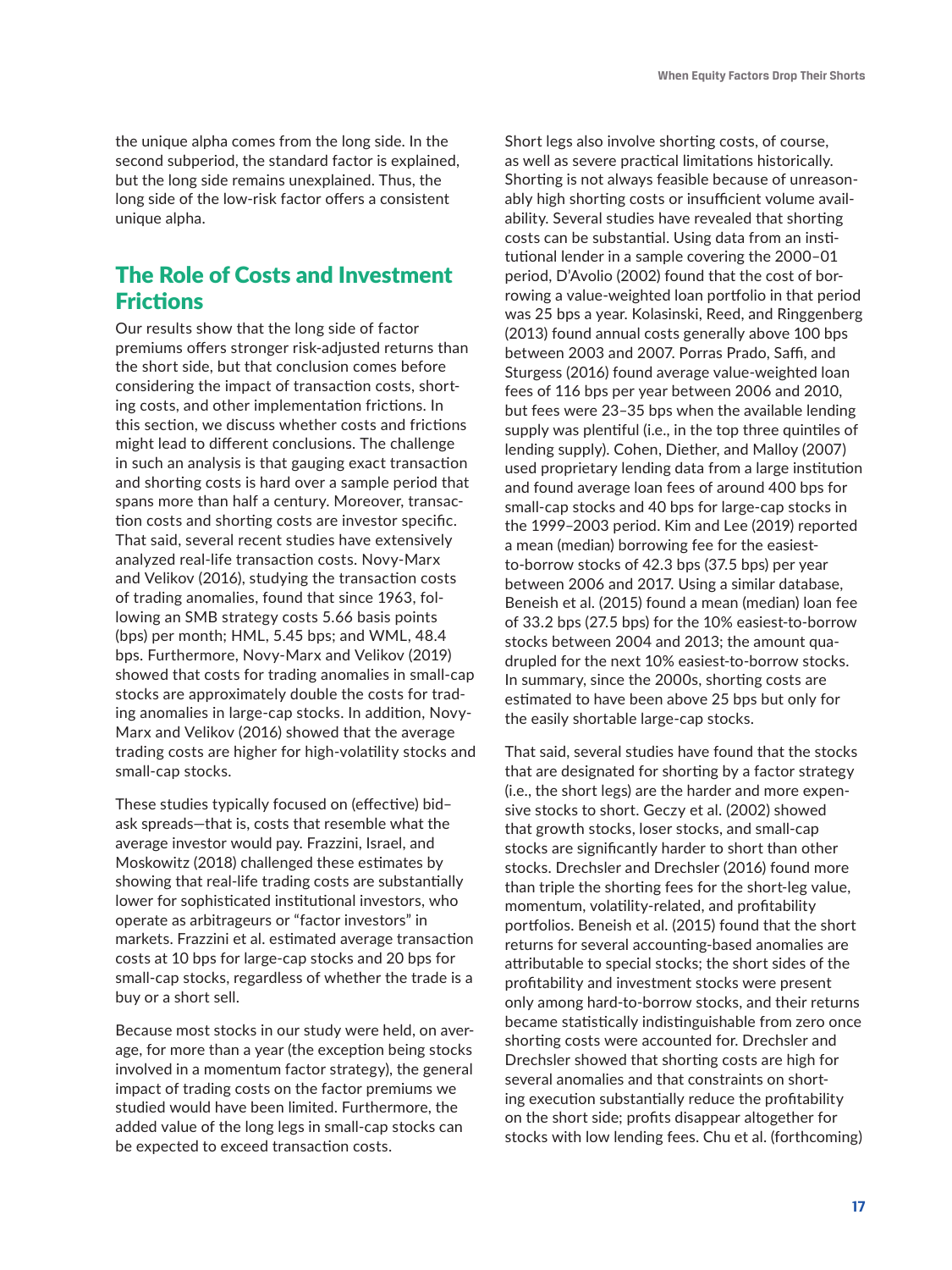found that relaxing short-sale constraints reduced the profitability of several stock anomalies by 77 bps per month. Kim and Lee (2019) found that shorting fees are twice as high for the short legs of many anomalies, including unprofitable, high-investment, and loser companies. Furthermore, they showed that stocks in the short legs are substantially more difficult to short.

Shorting involves frictions in addition to cost and difficulty, such as the unavailability of stocks in the short leg. Beneish et al. (2015) showed that shares are often least available to borrow when the stocks are most attractive to short sellers. Kim and Lee (2019) showed that stocks in short legs are substantially more difficult to short than those in long legs would be. They estimated that shorting frictions (i.e., the unavailability of stocks in the short leg to sell short, as well as loan fees actually paid to stock lenders), as obtained from the IHS Markit database, amount to 10.4 bps per month, or about 40% of the gross short profits for 14 anomalies. In their study, shorting fees amounted to 7.5 bps per month and unavailability costs, 2.9 bps. In summary, shorting costs are substantial on the short side of factor investing, especially when tilting to small-cap stocks. Overall, these results suggest that our conclusions are likely to strengthen when the impact of costs is accounted for.

A final remark is in order: Investing only in the long side of factors offers roughly half of the raw returns to be gained from the long–short approach. Thus, a position in the long factor legs needs to be levered up by approximately a factor of 2 to maintain a similar absolute return, and this higher leverage may require increased funding. Some investors face constraints on leverage and/or funding, and these limits to arbitrage might prevent them from investing only in the long sides of factors, even if these offer higher risk-adjusted returns. The long–short approach gives an investor more return per unit of cash, although, as highlighted in this article, these returns are partly beyond the reach of investors because of shorting costs and limitations.

## Conclusion and Practical **Implications**

Factor portfolios are typically constructed by combining a long leg and a short leg under the assumption that the two legs are complementary drivers of factor premiums. We critically examined this assumption by decomposing five Fama–Frenchstyle portfolios (value, momentum, profitability, investment, and low risk) into their long and short legs. We found that factor premiums originate in both legs but are typically stronger on the long side. Short legs usually add less value for investor portfolios. In fact, the short legs are generally subsumed by the long legs because the short legs provide lower risk-adjusted returns and less diversification benefit. This outcome is especially driven by a high common risk in short legs, as is evident from relatively high correlations (1) between the short legs of various factors and (2) between the short legs and long legs of individual factors. These results hold across large- and small-cap stocks; the long legs in both the large-cap space and the small-cap space provide most of the contribution to factor premiums. Our findings are robust over time, cannot be attributed to differences in tail risk, and hold internationally across various regions. In summary, factor premiums tend to be most attractive on the long side. The long legs are crucial for understanding factor premiums, and no essential information is lost by dropping the short legs. The short legs offer essentially the same exposure as the long legs but with lower rewards.

We also shed light on previous findings regarding the value and low-risk factor premiums because we found their correlation structures to be materially different on the long and short sides. Some recent studies have argued that these factors are subsumed by the new Fama–French factors—profitability and investment—but we showed that these new results are entirely driven by the short legs of the new factors. The long legs of both the value and low-risk factors offer distinct premiums that cannot be explained by the long legs of other factors.

Our findings have important practical implications. Factor premiums are present in the long and short legs, in both large-cap and small-cap stocks, but turn out to be most attractive on the long side, especially in small-cap stocks. Investors may thus efficiently capture the premiums offered by factors by focusing on the long legs of factors and using highly liquid market index futures to hedge out the market exposure. Some important caveats apply, however.

First, the long-leg approach may interfere with investor-specific constraints—in particular, leverage constraints—for a given absolute-return objective. As a consequence, for leverage-constrained investors, shorting recognized factors may be optimal.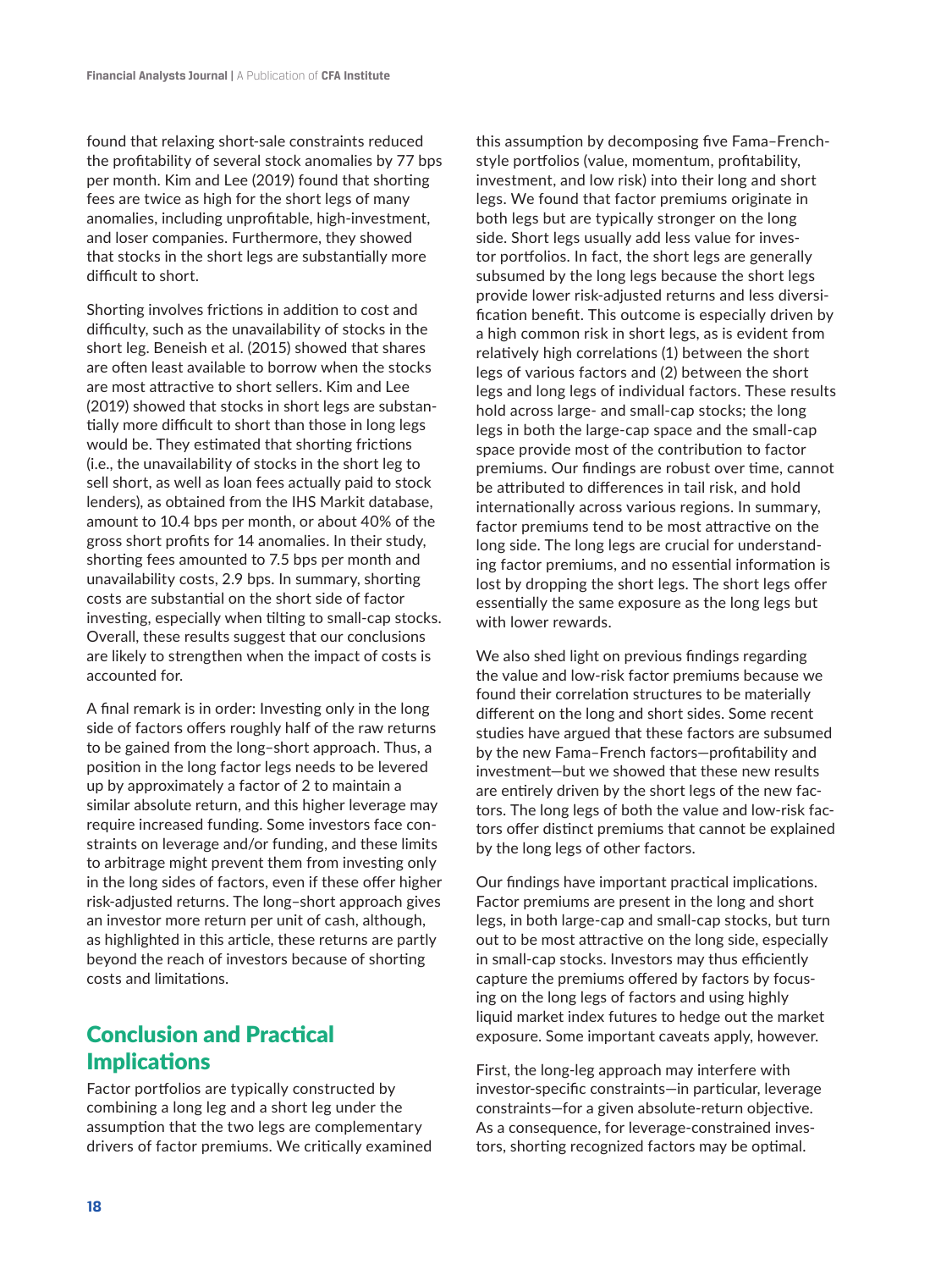Second, the impact of costs, liquidity, and capacity limits should be carefully accounted for. Not only short-leg stocks but also small-cap stocks tend to have higher costs and lower liquidity. Short selling involves stock-lending fees and missed opportunities from stocks that are not available for shorting, but the long-leg approach also involves additional costs. Moreover, the long-leg approach requires more leverage to achieve the same amount of factor exposure. We argue that investment frictions are unlikely to change our conclusions but they may alter the magnitude of the performance advantage of the long legs over the short legs and of factor strategies in largecap versus small-cap stocks. That said, we stress that our results by no means imply that investors should ignore factor strategies in large-cap investing because these strategies offer attractive factor premiums, their long legs did add value in our tests, and they face fewer investment frictions.

Third, the conclusions of our analysis should not necessarily be overgeneralized to the notion that shorting does not add value in general. Our analysis is limited to the long and short legs of five widely used academic factor premiums with portfolios constructed via standard sorting procedures. Although the factors in our study are widely considered to be among the most important drivers of stock returns, we acknowledge that hundreds of alternative factors have been documented and that some of them may obtain most of their performance from the short side. Also, we have not examined portfolios optimized at the level of individual stocks while accounting for various factor- or risk-based constraints. Follow-up research should reveal whether short positions can add value to models with long legs.

## **Appendix A. Additional Tests**

| Table A1. Breakdown of q-Factor Premiums, January 1967-<br>December 2018 |                         |                     |      |  |  |  |  |  |
|--------------------------------------------------------------------------|-------------------------|---------------------|------|--|--|--|--|--|
|                                                                          | Investment<br>to Assets | Return<br>on Equity | All  |  |  |  |  |  |
| A. Long leg of q-factors                                                 |                         |                     |      |  |  |  |  |  |
| Return (%)                                                               | 3.0                     | 3.2                 | 3.1  |  |  |  |  |  |
| Volatility (%)                                                           | 3.7                     | 3.9                 | 2.3  |  |  |  |  |  |
| Sharpe ratio                                                             | 0.80                    | 0.82                | 1.35 |  |  |  |  |  |
| B. Short leg of q-factors                                                |                         |                     |      |  |  |  |  |  |
| Return (%)                                                               | 2.6                     | 3.4                 | 3.0  |  |  |  |  |  |
| Volatility (%)                                                           | 4.0                     | 5.2                 | 3.6  |  |  |  |  |  |
| Sharpe ratio                                                             | 0.65                    | 0.65                | 0.82 |  |  |  |  |  |
| C. Long-short of q-factors                                               |                         |                     |      |  |  |  |  |  |
| Return (%)                                                               | 5.6                     | 6.6                 | 6.1  |  |  |  |  |  |
| Volatility (%)                                                           | 6.3                     | 8.7                 | 5.1  |  |  |  |  |  |
| Sharpe ratio                                                             | 0.88                    | 0.75                | 1.19 |  |  |  |  |  |

*Notes***:** These q-factors from Hou et al. (2015) are market neutral and constructed from a triple 2×3×3 sort on size, investment to assets, and return on equity. To neutralize market and size tilts, each leg is an equal 50/50 combination of the large-cap leg and small-cap leg, minus the market (50/50 Big/Small portfolios). Panel C is the sum of Panels A and B and the classical way of presenting long–short factors.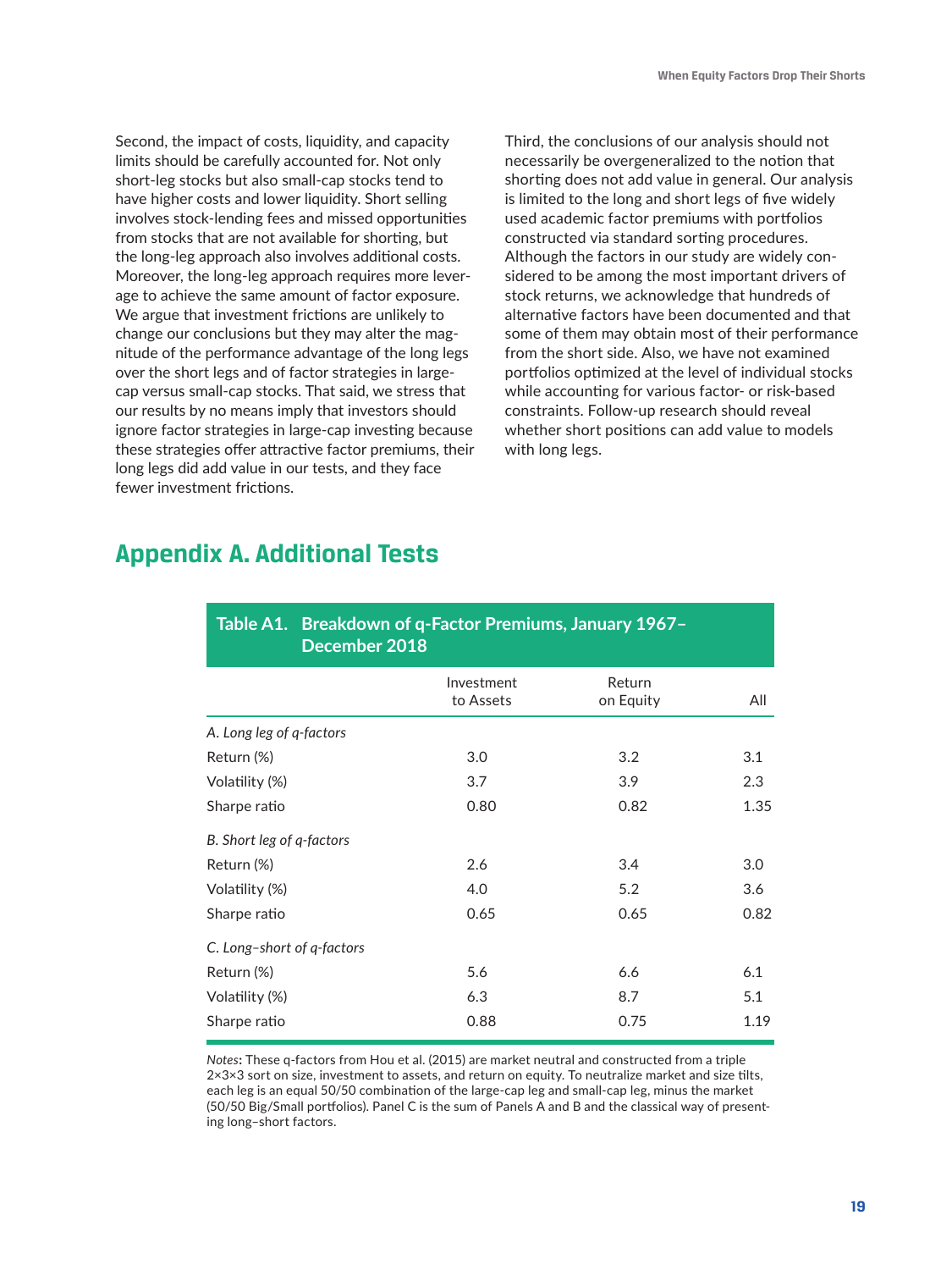



## **Figure A2.** Rolling (10-Year) Correlation between Long Leg and Short Leg





*Note***:** The sample period is July 1963–December 2018.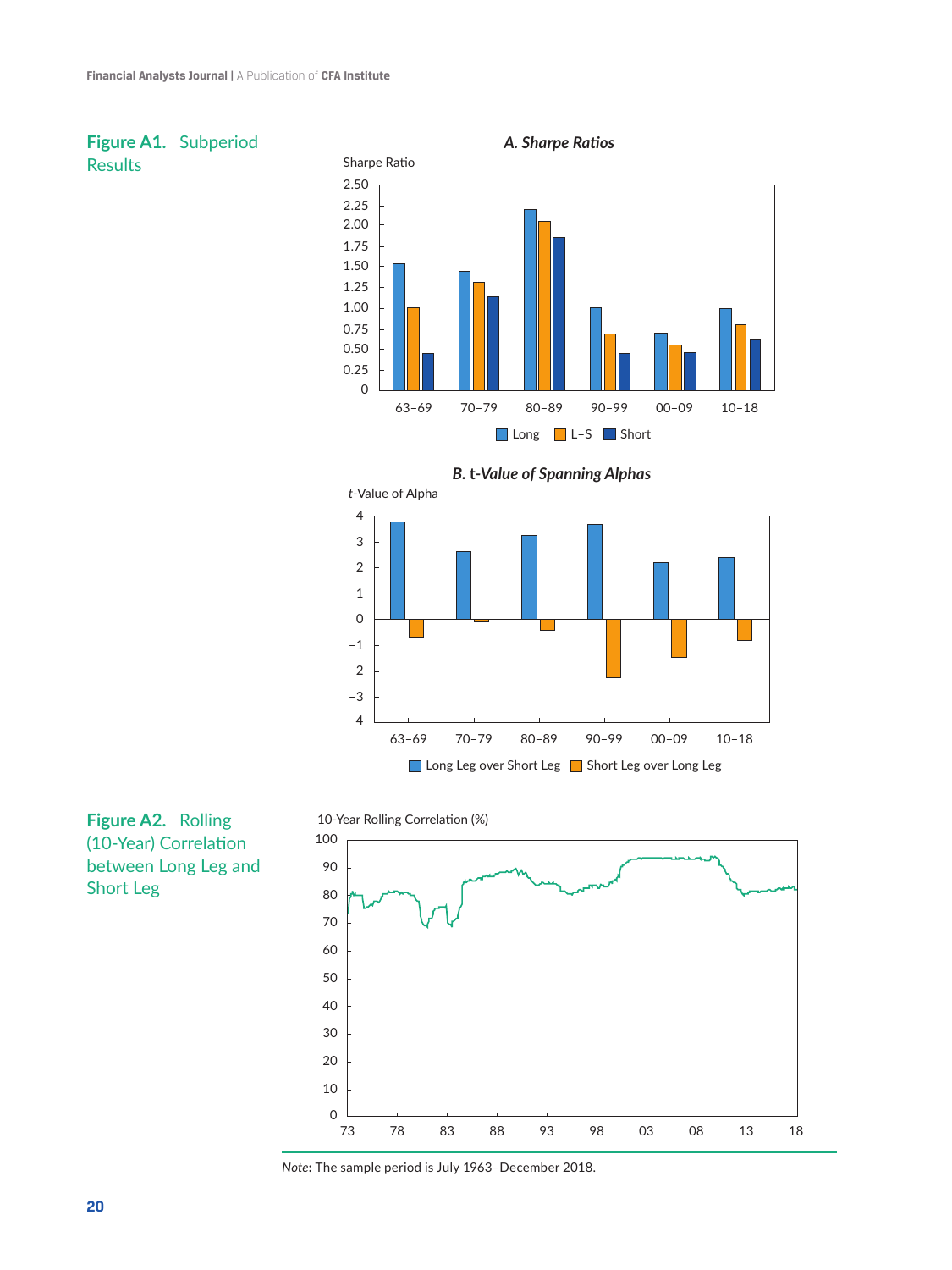

10-Year Rolling *t*-Value of Alpha



*Note***:** Shown is the *t*-value of the 10-year rolling alpha of each leg of the combined factor portfolio over the other leg. The sample period is July 1963–December 2018.

|            | Table A2. Robustness to Definition of Factor Legs: Sharpe Ratios, July 1963-December 2018 |            |            |            |            |      |
|------------|-------------------------------------------------------------------------------------------|------------|------------|------------|------------|------|
|            | <b>HML</b>                                                                                | <b>WML</b> | <b>RMW</b> | <b>CMA</b> | <b>VOL</b> | All  |
|            | A. Standard factors (2×3) minus equal-weighted Big and Small portfolios                   |            |            |            |            |      |
| Long leg   | 0.40                                                                                      | 0.61       | 0.31       | 0.49       | 0.53       | 1.10 |
| Short leg  | 0.37                                                                                      | 0.46       | 0.43       | 0.40       | 0.54       | 0.69 |
| Long-short | 0.40                                                                                      | 0.55       | 0.41       | 0.49       | 0.58       | 0.86 |
|            | B. Standard factors ( $2\times3$ ) minus equal-weighted neutral portfolios                |            |            |            |            |      |
| Long leg   | 0.35                                                                                      | 0.49       | 0.29       | 0.21       | 0.48       | 0.95 |
| Short leg  | 0.29                                                                                      | 0.41       | 0.30       | 0.37       | 0.49       | 0.49 |
| Long-short | 0.40                                                                                      | 0.55       | 0.41       | 0.49       | 0.58       | 0.86 |
|            | C. Cap-weighted factors minus market portfolio                                            |            |            |            |            |      |
| Long leg   | 0.41                                                                                      | 0.59       | 0.37       | 0.43       | 0.32       | 0.81 |
| Short leg  | 0.05                                                                                      | 0.34       | 0.27       | 0.11       | 0.30       | 0.41 |
| Long-short | 0.31                                                                                      | 0.47       | 0.32       | 0.30       | 0.33       | 0.67 |
|            | D. Cap-weighted factors minus neutral portfolios                                          |            |            |            |            |      |
| Long leg   | 0.38                                                                                      | 0.45       | 0.28       | 0.33       | 0.25       | 0.88 |
| Short leg  | 0.08                                                                                      | 0.33       | 0.19       | 0.12       | 0.33       | 0.32 |
| Long-short | 0.31                                                                                      | 0.47       | 0.32       | 0.30       | 0.33       | 0.67 |

*Notes***:** The hedge portfolio in Panel A is a 50/50 mix of the Small and Big portfolios as defined in SMB; in Panel B, the hedge is a 50/50 mix of the two neutral portfolios. Panels C and D show results for fully cap-weighted factor portfolios. The hedge portfolio is the cap-weighted market portfolio in Panel C and the relevant cap-weighted neutral portfolio in Panel D.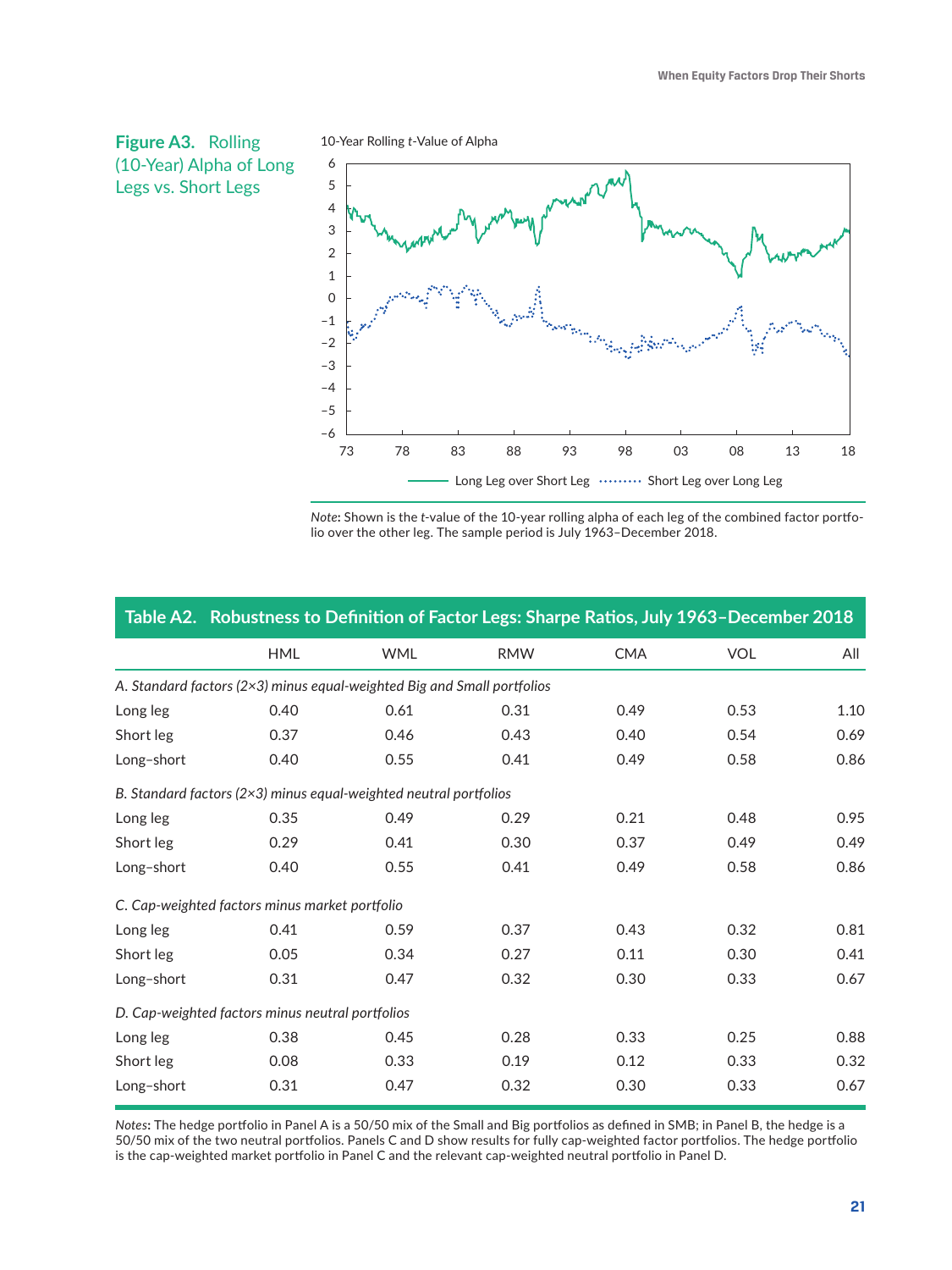| Table A3.  | Sharpe Ratios for Long vs. Short Legs Based on 5×5 Portfolios,<br>July 1963-December 2018 |            |            |            |            |      |  |  |
|------------|-------------------------------------------------------------------------------------------|------------|------------|------------|------------|------|--|--|
|            | <b>HML</b>                                                                                | <b>RMW</b> | <b>CMA</b> | <b>WML</b> | <b>VOL</b> | All  |  |  |
| Mega       |                                                                                           |            |            |            |            |      |  |  |
| Long leg   | 0.14                                                                                      | 0.29       | 0.29       | 0.35       | 0.24       | 0.67 |  |  |
| Short leg  | 0.06                                                                                      | 0.17       | 0.09       | 0.32       | 0.05       | 0.26 |  |  |
| Long-short | 0.12                                                                                      | 0.25       | 0.21       | 0.37       | 0.15       | 0.47 |  |  |
| Large      |                                                                                           |            |            |            |            |      |  |  |
| Long leg   | 0.17                                                                                      | 0.28       | 0.13       | 0.43       | 0.41       | 0.78 |  |  |
| Short leg  | 0.12                                                                                      | 0.20       | 0.22       | 0.46       | 0.38       | 0.42 |  |  |
| Long-short | 0.17                                                                                      | 0.27       | 0.22       | 0.49       | 0.43       | 0.61 |  |  |
| Mid        |                                                                                           |            |            |            |            |      |  |  |
| Long leg   | 0.39                                                                                      | 0.36       | 0.19       | 0.55       | 0.58       | 1.13 |  |  |
| Short leg  | 0.35                                                                                      | 0.25       | 0.44       | 0.47       | 0.66       | 0.59 |  |  |
| Long-short | 0.41                                                                                      | 0.34       | 0.42       | 0.57       | 0.67       | 0.87 |  |  |
| Small      |                                                                                           |            |            |            |            |      |  |  |
| Long leg   | 0.32                                                                                      | 0.35       | 0.16       | 0.56       | 0.52       | 1.03 |  |  |
| Short leg  | 0.40                                                                                      | 0.28       | 0.53       | 0.68       | 0.72       | 0.71 |  |  |
| Long-short | 0.41                                                                                      | 0.36       | 0.50       | 0.71       | 0.67       | 0.96 |  |  |
| Micro      |                                                                                           |            |            |            |            |      |  |  |
| Long leg   | 0.58                                                                                      | $-0.03$    | 0.23       | 0.77       | 0.75       | 1.32 |  |  |
| Short leg  | 0.71                                                                                      | 0.40       | 0.97       | 0.87       | 0.88       | 0.99 |  |  |
| Long-short | 0.70                                                                                      | 0.29       | 0.87       | 0.95       | 0.88       | 1.32 |  |  |

## **Table A3. Sharpe Ratios for Long vs. Short Legs Based on 5×5 Portfolios,**

*Notes***:** The long leg of a factor in a size bucket is defined as the top quintile of the factor in that size bucket minus the average of the five quintiles in that size bucket, and the short leg of a factor in a size bucket is defined as the average of the five quintiles in that size bucket minus the bottom quintile of the factor in that size bucket.

### **Table A4. Portfolio Optimization Results for 5×5 Portfolios, July 1963–December 2018**

|                          |       | Percentage Allocation |       |           |        |  |  |
|--------------------------|-------|-----------------------|-------|-----------|--------|--|--|
|                          | Mega  | Large                 | Mid   | Small     | Micro  |  |  |
| A. Separate optimization |       |                       |       |           |        |  |  |
| Long legs                | 97.6  | 89.1                  | 72.8  | 63.1      | 53.9   |  |  |
| Short legs               | 2.4   | 10.9                  | 27.2  | 36.9      | 46.1   |  |  |
| Total                    | 100.0 | 100.0                 | 100.0 | 100.0     | 100.0  |  |  |
| B. Additive optimization |       |                       |       |           |        |  |  |
|                          | Mega  | +Large                | +Mid  | $+$ Small | +Micro |  |  |
| Long legs                | 97.6  | 93.1                  | 81.3  | 78.7      | 67.6   |  |  |
| Short legs               | 2.4   | 6.9                   | 18.7  | 21.3      | 32.4   |  |  |
| Total                    | 100.0 | 100.0                 | 100.0 | 100.0     | 100.0  |  |  |

*Notes***:** Shown are the results for maximum-Sharpe-ratio optimizations based on the 5×5 portfolios sorted on the size factor. Each column refers to a separate optimization. For each optimization in Panel A, five long legs and five short legs were used as inputs. In Panel B, the process was to start from the megacaps segment and then add the other size segments one by one. Each cell shows the optimal allocation to all long legs and all short legs combined.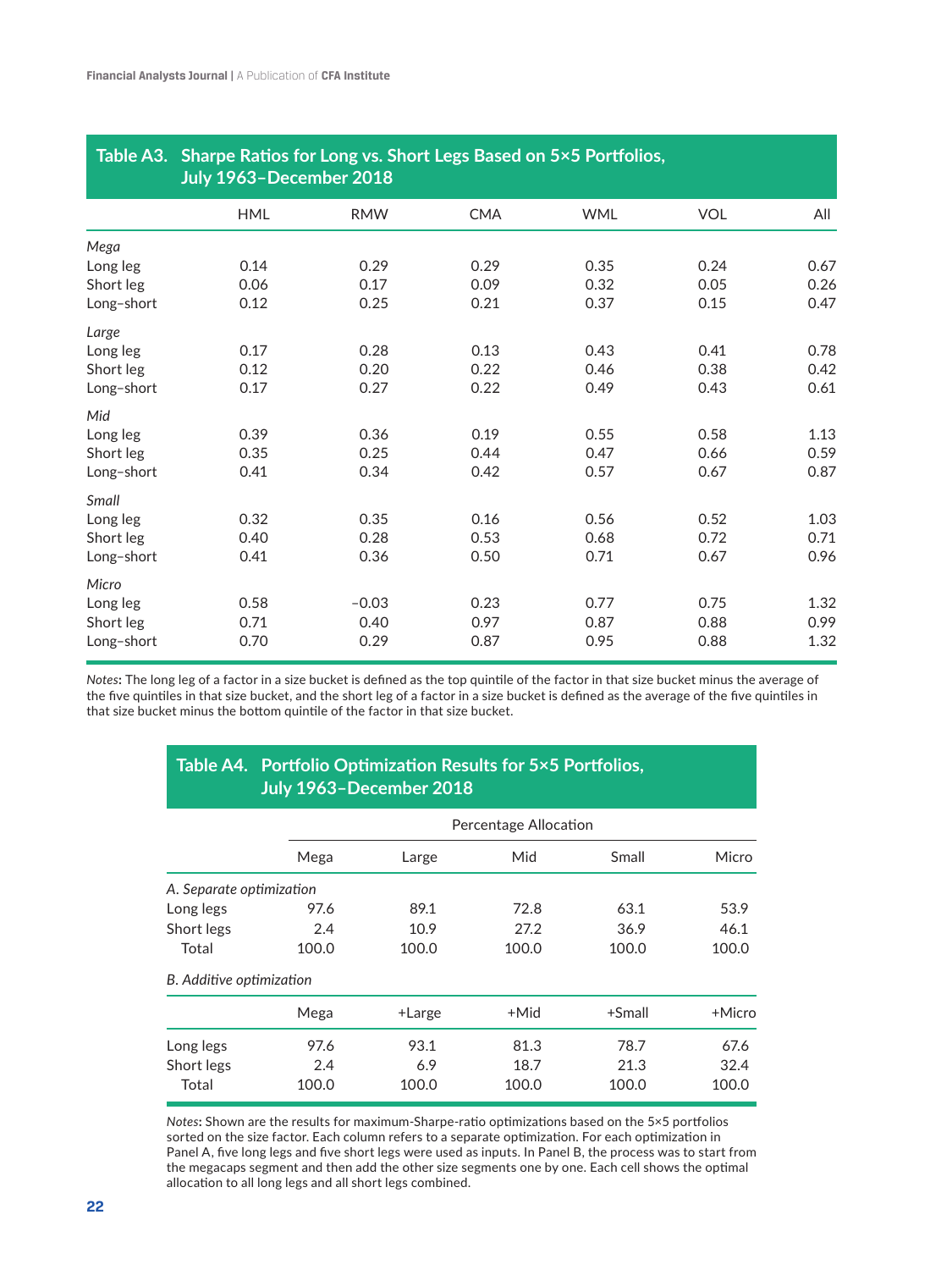

|            | Table Ab. Downside Risk Ferspectives, July 1700 December 2010 |           |            |
|------------|---------------------------------------------------------------|-----------|------------|
|            | Long Leg                                                      | Short Leg | Long-Short |
| A. Risk    |                                                               |           |            |
| Volatility | 2.2%                                                          | 3.7%      | 5.7%       |
| Skewness   | $-0.1$                                                        | $-0.3$    | $-0.2$     |

#### **Table A5. Downside Risk Perspectives, July 1963–December 2018**

| 2.2%     | 3.7%     | 5.7%     |
|----------|----------|----------|
| $-0.1$   | $-0.3$   | $-0.2$   |
| 7.0      | 10.1     | 8.9      |
| 1.3%     | 2.4%     | 3.5%     |
| $-2.7%$  | $-4.9%$  | $-7.3%$  |
| $-10.5%$ | $-15.5%$ | $-24.2%$ |
| $-0.02$  | $-0.08$  | $-0.11$  |
| $-0.02$  | $-0.06$  | $-0.08$  |
| $-0.01$  | $-0.03$  | $-0.04$  |
|          |          |          |
| 1.10     | 0.69     | 0.86     |
| 0.69     | 0.52     | 0.60     |
| 1.88     | 1.07     | 1.39     |
| 0.90     | 0.52     | 0.68     |
|          |          |          |

*Notes***:** VAR = value at risk; LPM = lower partial moment. The data are for the long leg and short leg of the combined factor portfolio. Panel A shows data for volatility and various downside risk measurements. The LPM (0) beta is similar to the downside beta used by Ang, Chen, and Xing (2006), and the LPM (1 sigma) beta was used by Lettau, Maggiori, and Weber (2014). The return/ risk statistics in Panel B include measures that account for nonnormal returns. The adjusted Sharpe ratio corrects for skewness and kurtosis (Pézier and White 2008), and the Sortino ratio uses downside volatility as the risk measure.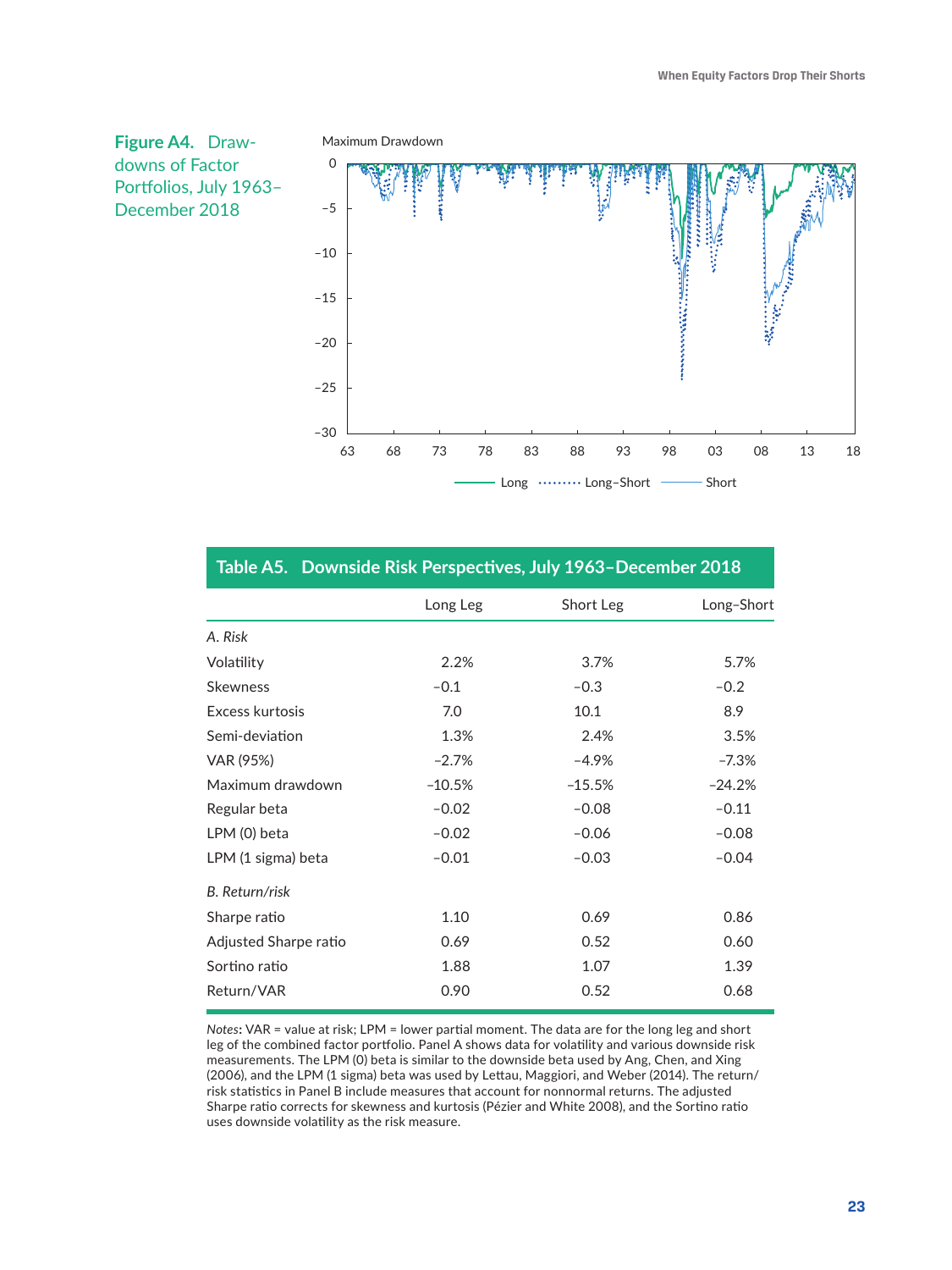

**Figure A5.** Global Sample Subperiod Results, July 1990– December 2018



*Notes***:** Data are for the multifactor long-leg, short-leg, and long–short portfolios by decade.

|              | Table A6. BETA and Long Legs vs. Short Legs |            |            |            |            |            |             |  |  |
|--------------|---------------------------------------------|------------|------------|------------|------------|------------|-------------|--|--|
|              | Alpha                                       | $Mkt - Rf$ | <b>SMB</b> | <b>HML</b> | <b>RMW</b> | <b>CMA</b> | <b>WML</b>  |  |  |
| A. BETA      |                                             |            |            |            |            |            |             |  |  |
| <b>CAPM</b>  | 5.01%                                       | 0.00       |            |            |            |            |             |  |  |
| $(t$ -value) | (3.88)                                      | (0.00)     |            |            |            |            |             |  |  |
| Six-factor   | $-0.74%$                                    | 0.20       | $-0.11$    | 0.29       | 0.43       | 0.40       | 0.12        |  |  |
| $(t$ -value) | $(-0.69)$                                   | (9.29)     | (-3.70)    | (6.72)     | (10.08)    | (6.44)     | (5.89)      |  |  |
|              |                                             |            |            |            |            |            | (continued) |  |  |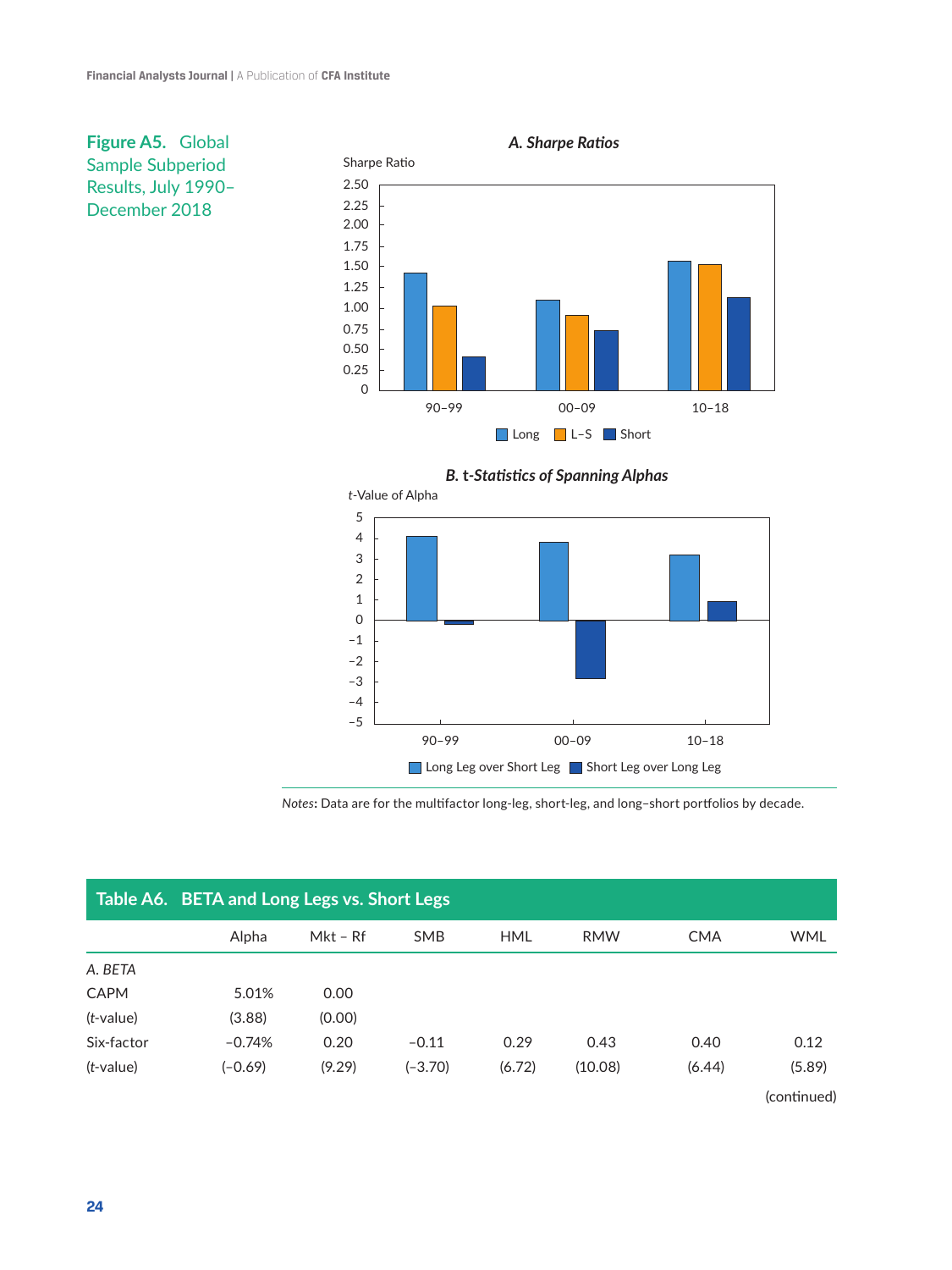| B. Long legs (low beta)   |                         |            |            |         |             |                            |           |
|---------------------------|-------------------------|------------|------------|---------|-------------|----------------------------|-----------|
|                           | Alpha                   | $Mkt - Rf$ | SMB        | High    | Robust      | Conservative               | Winner    |
| <b>CAPM</b>               | 2.87%                   | $-0.07$    |            |         |             |                            |           |
| $(t$ -value)              | (3.47)                  | $(-4.51)$  |            |         |             |                            |           |
| Six-factor                | 1.28%                   | 0.00       | $-0.17$    | 0.44    | 0.48        | 0.22                       | $-0.03$   |
| $(t$ -value)              | (1.70)                  | $(-0.18)$  | $(-8.00)$  | (10.02) | (6.79)      | (2.93)                     | $(-0.83)$ |
| C. Short legs (high beta) |                         |            |            |         |             |                            |           |
|                           | Alpha                   | Mkt - Rf   | <b>SMB</b> | Low     | Weak        | Aggressive                 | Loser     |
| <b>CAPM</b>               | 2.14%                   | 0.07       |            |         |             |                            |           |
| $(t$ -value)              | (3.86)                  | (6.72)     |            |         |             |                            |           |
| Six-factor                | $-0.62%$                | 0.17       | 0.03       | 0.14    | 0.20        | 0.32                       | 0.18      |
| $(t$ -value)              | $(-1.44)$               | (18.47)    | (2.62)     | (2.97)  | (6.79)      | (6.23)                     | (13.79)   |
| D. Subperiods             |                         |            |            |         |             |                            |           |
|                           | July 1963-December 1990 |            |            |         |             | January 1991-December 2018 |           |
|                           | <b>BETA</b>             | Long       | Short      |         | <b>BETA</b> | Long                       | Short     |
| CAPM alpha                | 5.52%                   | 2.88%      | 2.64%      |         | 5.16%       | 3.24%                      | 1.92%     |
| $(t$ -value)              | (3.76)                  | (3.15)     | (4.47)     |         | (2.44)      | (2.41)                     | (2.06)    |
| Six-factor alpha          | 2.40%                   | 3.12%      | 0.48%      |         | $-2.04%$    | 0.72%                      | $-1.32%$  |
| $(t$ -value)              | (1.87)                  | (3.68)     | (0.92)     |         | $(-1.23)$   | (0.61)                     | $(-2.00)$ |

#### **Table A6. BETA and Long Legs vs. Short Legs (continued)**

*Notes***:** The BETA factor replaces 36-month volatility with 36-month BETA to construct 2×3 portfolios similar to the Fama–French portfolios—a process identical to the construction of the VOL factor. The BETA factor resembles the Frazzini and Pedersen (2014) BAB factor, but to address the Novy-Marx and Velikov (2018) critique, it does not give more or less weight to illiquid small caps than do the Fama–French factors. Panel A shows the long-leg/short-leg results (BETA); Panel B provides the long-leg (low-beta) results; Panel C provides the short-leg (high-beta) results. Panel D shows the robustness of the results by breaking them down into two subperiods.

#### **Editor's Note**

This article was externally reviewed using our double-blind peer-review process. When the article was accepted for publication, the authors thanked the reviewers in their acknowledgments. Malcolm Baker and one anonymous reviewer were the reviewers for this article.

#### **Notes**

- 1. See, for example, Fama and French (1992, 1993, 2006, 2008, 2012, 2015, 2016); Jegadeesh and Titman (1993, 2001); Asness, Moskowitz, and Pedersen (2013); Ang, Hodrick, Xing, and Zhang (2006); Blitz and van Vliet (2007); and Frazzini and Pedersen (2014).
- 2. For example, see Fama and French (1992, 1993, 2006, 2008, 2012, 2015, 2017) and Israel and Moskowitz (2013).

Submitted 21 November 2019 Accepted 29 May 2020 by Stephen J. Brown

- 3. Available at [http://mba.tuck.dartmouth.edu/pages/faculty/](http://mba.tuck.dartmouth.edu/pages/faculty/ken.french/data_library.html) [ken.french/data\\_library.html.](http://mba.tuck.dartmouth.edu/pages/faculty/ken.french/data_library.html)
- 4. See, among others, Fama and French (1992, 1993, 2006, 2008, 2012, 2015) and Israel and Moskowitz (2013).
- 5. For example, Fama and French (1998, 2012, 2017); Asness et al. (2013).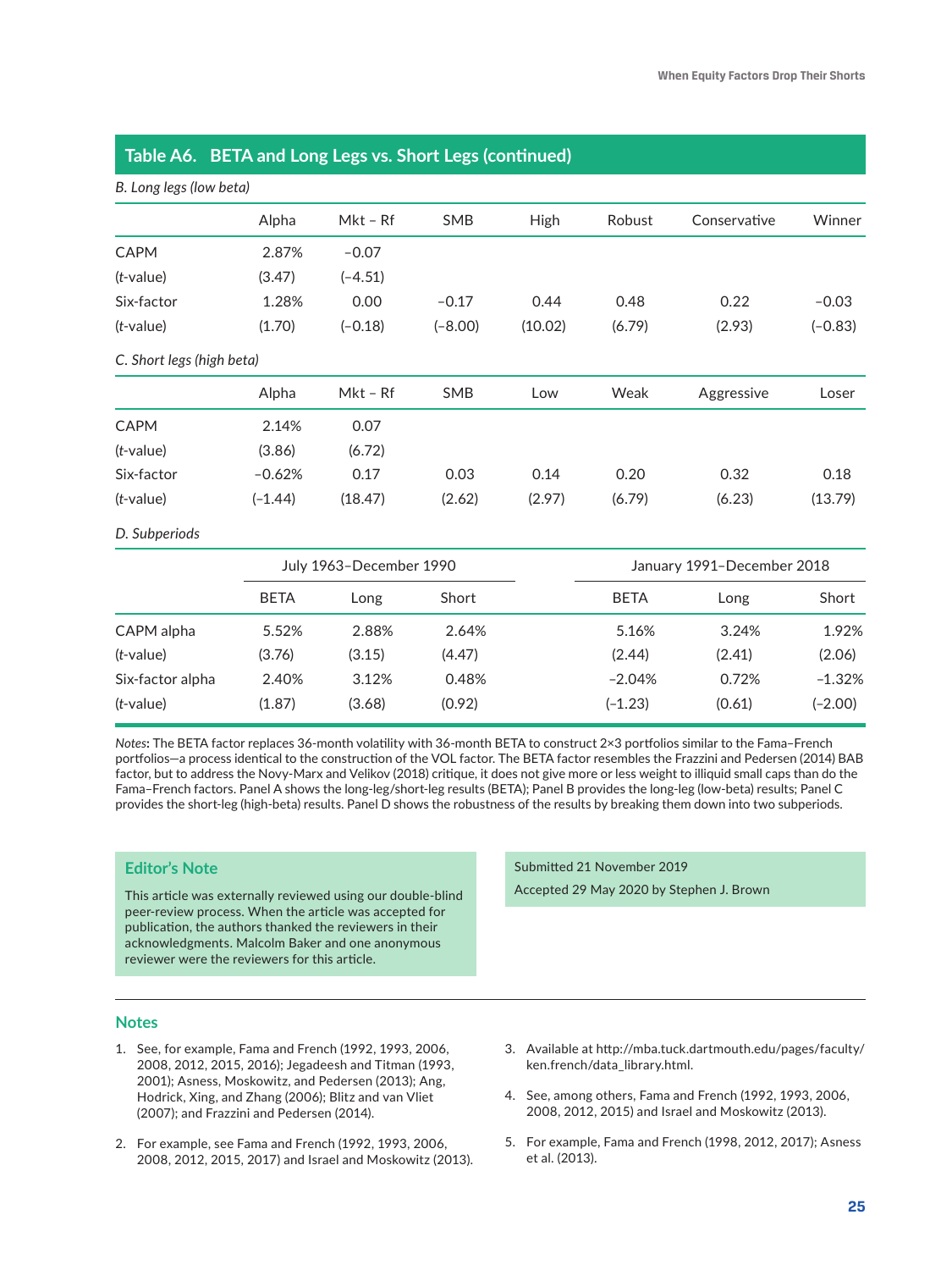#### **References**

[Ang, A., J. Chen, and Y. Xing. 2006. "Downside Risk."](https://doi.org/doi:10.1093/rfs/hhj035) *Review of Financial Studies* [19 \(4\): 1191–239.](https://doi.org/doi:10.1093/rfs/hhj035)

[Ang, A., R. J. Hodrick, Y. Xing, and X. Zhang. 2006. "The Cross‐](https://doi.org/doi:10.1111/j.1540-6261.2006.00836.x) [Section of Volatility and Expected Returns."](https://doi.org/doi:10.1111/j.1540-6261.2006.00836.x) *Journal of Finance* [61 \(1\): 259–99.](https://doi.org/doi:10.1111/j.1540-6261.2006.00836.x)

[Angel, J. J., and D. M. McCabe. 2009. "The Business Ethics](https://doi.org/doi:10.1007/s10551-008-9943-5)  [of Short Selling and Naked Short Selling."](https://doi.org/doi:10.1007/s10551-008-9943-5) *Journal of Business Ethics* [85 \(Supplement 1\): 239–49](https://doi.org/doi:10.1007/s10551-008-9943-5).

[Asness, C. S., T. J. Moskowitz, and L. H. Pedersen. 2013.](https://doi.org/doi:10.1111/jofi.12021)  ["Value and Momentum Everywhere."](https://doi.org/doi:10.1111/jofi.12021) *Journal of Finance* [68 \(3\): 929–85](https://doi.org/doi:10.1111/jofi.12021).

[Baker, M., B. Bradley, and J. Wurgler. 2011. "Benchmarks](https://doi.org/doi:10.2469/faj.v67.n1.4)  [as Limits to Arbitrage: Understanding the Low-Volatility](https://doi.org/doi:10.2469/faj.v67.n1.4)  Anomaly." *[Financial Analysts Journal](https://doi.org/doi:10.2469/faj.v67.n1.4)* 67 (1): 40–54.

[Barroso, P., and P. Santa-Clara. 2015. "Momentum Has Its](https://doi.org/doi:10.1016/j.jfineco.2014.11.010)  Moments." *[Journal of Financial Economics](https://doi.org/doi:10.1016/j.jfineco.2014.11.010)* 116 (1): 111–20.

[Bawa, V. S., and E. B. Lindenberg. 1977. "Capital Market](https://doi.org/doi:10.1016/0304-405X(77)90017-4)  [Equilibrium in a Mean–Lower Partial Moment Framework."](https://doi.org/doi:10.1016/0304-405X(77)90017-4)  *[Journal of Financial Economics](https://doi.org/doi:10.1016/0304-405X(77)90017-4)* 5 (2): 189–200.

[Beneish, M. D., C. M. Lee, and D. C. Nichols. 2015. "In Short](https://doi.org/doi:10.1016/j.jacceco.2015.08.001)  [Supply: Short-Sellers and Stock Returns."](https://doi.org/doi:10.1016/j.jacceco.2015.08.001) *Journal of Accounting and Economics* [60 \(2–3\): 33–57.](https://doi.org/doi:10.1016/j.jacceco.2015.08.001)

[Blitz, D., and P. van Vliet. 2007. "The Volatility Effect: Lower](https://doi.org/doi:10.3905/jpm.2007.698039)  Risk without Lower Return." *[Journal of Portfolio Management](https://doi.org/doi:10.3905/jpm.2007.698039)* [34 \(1\): 102–13](https://doi.org/doi:10.3905/jpm.2007.698039).

[Blitz, D., P. van Vliet, and G. Baltussen. 2019. "The Volatility](https://doi.org/doi:10.3905/jpm.2019.1.114)  Effect Revisited." *[Journal of Portfolio Management](https://doi.org/doi:10.3905/jpm.2019.1.114)* 46 (2) [Quantitative Special Issue: 45–63.](https://doi.org/doi:10.3905/jpm.2019.1.114)

[Blitz, D., and M. Vidojevic. 2017. "The Profitability of Low-](https://doi.org/doi:10.1016/j.jempfin.2017.05.001)Volatility." *[Journal of Empirical Finance](https://doi.org/doi:10.1016/j.jempfin.2017.05.001)* 43 (September): 33–42.

[Chen, J., H. Hong, and J. C. Stein. 2002. "Breadth of](https://doi.org/doi:10.1016/S0304-405X(02)00223-4)  [Ownership and Stock Returns."](https://doi.org/doi:10.1016/S0304-405X(02)00223-4) *Journal of Financial Economics* [66 \(2–3\): 171–205.](https://doi.org/doi:10.1016/S0304-405X(02)00223-4)

[Chu, Y., D. Hirshleifer, and L. Ma. Forthcoming. "The Causal](https://doi.org/doi:10.1111/jofi.12947)  [Effect of Limits to Arbitrage on Asset Pricing Anomalies."](https://doi.org/doi:10.1111/jofi.12947)  *[Journal of Finance](https://doi.org/doi:10.1111/jofi.12947)*.

[Cohen, L., K. B. Diether, and C. J. Malloy. 2007. "Supply and](https://doi.org/doi:10.1111/j.1540-6261.2007.01269.x)  [Demand Shifts in the Shorting Market."](https://doi.org/doi:10.1111/j.1540-6261.2007.01269.x) *Journal of Finance* [62 \(5\): 2061–96.](https://doi.org/doi:10.1111/j.1540-6261.2007.01269.x)

[Cremers, M., A. Petajisto, and E. Zitzewitz. 2013. "Should](https://doi.org/doi:10.1561/104.00000007)  [Benchmark Indices Have Alpha? Revisiting Performance](https://doi.org/doi:10.1561/104.00000007)  Evaluation." *[Critical Finance Review](https://doi.org/doi:10.1561/104.00000007)* 2 (1): 1–48.

[Daniel, K., and T. Moskowitz. 2016. "Momentum Crashes."](https://doi.org/doi:10.1016/j.jfineco.2015.12.002)  *[Journal of Financial Economics](https://doi.org/doi:10.1016/j.jfineco.2015.12.002)* 122 (2): 221–47.

[D'Avolio, G. 2002. "The Market for Borrowing Stock."](https://doi.org/doi:10.1016/S0304-405X(02)00206-4)  *[Journal of Financial Economics](https://doi.org/doi:10.1016/S0304-405X(02)00206-4)* 66 (2–3): 271–306.

De Roon, F. A., T. E. Nijman, and B. J. M. Werker. 2001. "Testing for Mean–Variance Spanning with Short Sales Constraints and Transaction Costs: The Case of Emerging Markets." *Journal of Finance* 56 (2): 721–42.

[Diether, K. B., K. H. Lee, and I. M. Werner. 2009. "Short-Sale](https://doi.org/doi:10.1093/rfs/hhn047)  [Strategies and Return Predictability."](https://doi.org/doi:10.1093/rfs/hhn047) *Review of Financial Studies* [22 \(2\): 575–607](https://doi.org/doi:10.1093/rfs/hhn047).

Drechsler, I., and Q. S. Drechsler. 2016. "The Shorting Premium and Asset Pricing Anomalies." Working paper. Available at [https://ssrn.com/abstract=2387099.](https://ssrn.com/abstract=2387099)

[Fama, E. F., and K. R. French. 1992. "The Cross‐Section of](https://doi.org/doi:10.1111/j.1540-6261.1992.tb04398.x)  [Expected Stock Returns."](https://doi.org/doi:10.1111/j.1540-6261.1992.tb04398.x) *Journal of Finance* 47 (2): 427–65.

. 1993. "Common Risk Factors in the Returns on Stocks and Bonds." *[Journal of Financial Economics](https://doi.org/doi:10.1016/0304-405X(93)90023-5)* 33 (1): 3–56.

-. 1998. "Value versus Growth: The International Evidence." *[Journal of Finance](https://doi.org/doi:10.1111/0022-1082.00080)* 53 (6): 1975–99.

[———. 2006. "The Value Premium and the CAPM."](https://doi.org/doi:10.1111/j.1540-6261.2006.01054.x) *Journal of Finance* [61 \(5\): 2163–85](https://doi.org/doi:10.1111/j.1540-6261.2006.01054.x).

[———. 2008. "Dissecting Anomalies."](https://doi.org/doi:10.1111/j.1540-6261.2008.01371.x) *Journal of Finance* 63 (4): [1653–78.](https://doi.org/doi:10.1111/j.1540-6261.2008.01371.x)

[———. 2012. "Size, Value, and Momentum in International Stock](https://doi.org/doi:10.1016/j.jfineco.2012.05.011)  Returns." *[Journal of Financial Economics](https://doi.org/doi:10.1016/j.jfineco.2012.05.011)* 105 (3): 457–72.

[———. 2015. "A Five-Factor Asset Pricing Model."](https://doi.org/doi:10.1016/j.jfineco.2014.10.010) *Journal of [Financial Economics](https://doi.org/doi:10.1016/j.jfineco.2014.10.010)* 116 (1): 1–22.

[———. 2016. "Dissecting Anomalies with a Five-Factor Model."](https://doi.org/doi:10.1093/rfs/hhv043)  *[Review of Financial Studies](https://doi.org/doi:10.1093/rfs/hhv043)* 29 (1): 69–103.

-. 2017. "International Tests of a Five-Factor Asset Pricing Model." *[Journal of Financial Economics](https://doi.org/doi:10.1016/j.jfineco.2016.11.004)* 123 (3): 441–63.

Fama, E. F., and J. D. MacBeth. 1973. "Risk, Return, and Equilibrium: Empirical Tests." *Journal of Political Economy* 81 (3): 607–36.

[Frazzini, A., R. Israel, and T. J. Moskowitz. 2018. "Trading](https://doi.org/doi:10.2139/ssrn.3229719)  [Costs." Working paper](https://doi.org/doi:10.2139/ssrn.3229719). Available at [https://ssrn.com/](https://ssrn.com/abstract=3229719) [abstract=3229719.](https://ssrn.com/abstract=3229719)

[Frazzini, A., and L. H. Pedersen. 2014. "Betting against Beta."](https://doi.org/doi:10.1016/j.jfineco.2013.10.005)  *[Journal of Financial Economics](https://doi.org/doi:10.1016/j.jfineco.2013.10.005)* 111 (1): 1–25.

[Geczy, C. C., D. K. Musto, and A. V. Reed. 2002. "Stocks](https://doi.org/doi:10.1016/S0304-405X(02)00225-8)  [Are Special Too: An Analysis of the Equity Lending Market."](https://doi.org/doi:10.1016/S0304-405X(02)00225-8)  *[Journal of Financial Economics](https://doi.org/doi:10.1016/S0304-405X(02)00225-8)* 66 (2–3): 241–69.

[Gibbons, M. R., S. A. Ross, and J. Shanken. 1989. "A Test of the](https://doi.org/doi:10.2307/1913625)  [Efficiency of a Given Portfolio."](https://doi.org/doi:10.2307/1913625) *Econometrica* 57 (5): 1121–52.

[Hanauer, M. X., and S. Windmueller. 2019. "Enhanced](https://doi.org/doi:10.2139/ssrn.3437919)  [Momentum Strategies." Working paper.](https://doi.org/doi:10.2139/ssrn.3437919) Available at <https://ssrn.com/abstract=3437919>.

[Hou, K., C. Xue, and L. Zhang. 2015. "Digesting Anomalies:](https://doi.org/doi:10.1093/rfs/hhu068)  [An Investment Approach."](https://doi.org/doi:10.1093/rfs/hhu068) *Review of Financial Studies* 28 (3): [650–705](https://doi.org/doi:10.1093/rfs/hhu068).

[Israel, R., and T. J. Moskowitz. 2013. "The Role of Shorting,](https://doi.org/doi:10.1016/j.jfineco.2012.11.005)  [Firm Size, and Time on Market Anomalies."](https://doi.org/doi:10.1016/j.jfineco.2012.11.005) *Journal of Financial Economics* [108 \(2\): 275–301.](https://doi.org/doi:10.1016/j.jfineco.2012.11.005)

[Jegadeesh, N., and S. Titman. 1993. "Returns to Buying](https://doi.org/doi:10.1111/j.1540-6261.1993.tb04702.x)  [Winners and Selling Losers: Implications for Stock Market](https://doi.org/doi:10.1111/j.1540-6261.1993.tb04702.x)  Efficiency." *[Journal of Finance](https://doi.org/doi:10.1111/j.1540-6261.1993.tb04702.x)* 48 (1): 65–91.

 $-$ . 2001. "Profitability of Momentum Strategies: An [Evaluation of Alternative Explanations."](https://doi.org/doi:10.1111/0022-1082.00342) *Journal of Finance* [56 \(2\): 699–720](https://doi.org/doi:10.1111/0022-1082.00342).

Kan, Raymond, and Guofu Zhou. 2012. "Tests of Mean– Variance Spanning." *Annals of Economics and Finance* 13 (1): 145–93.